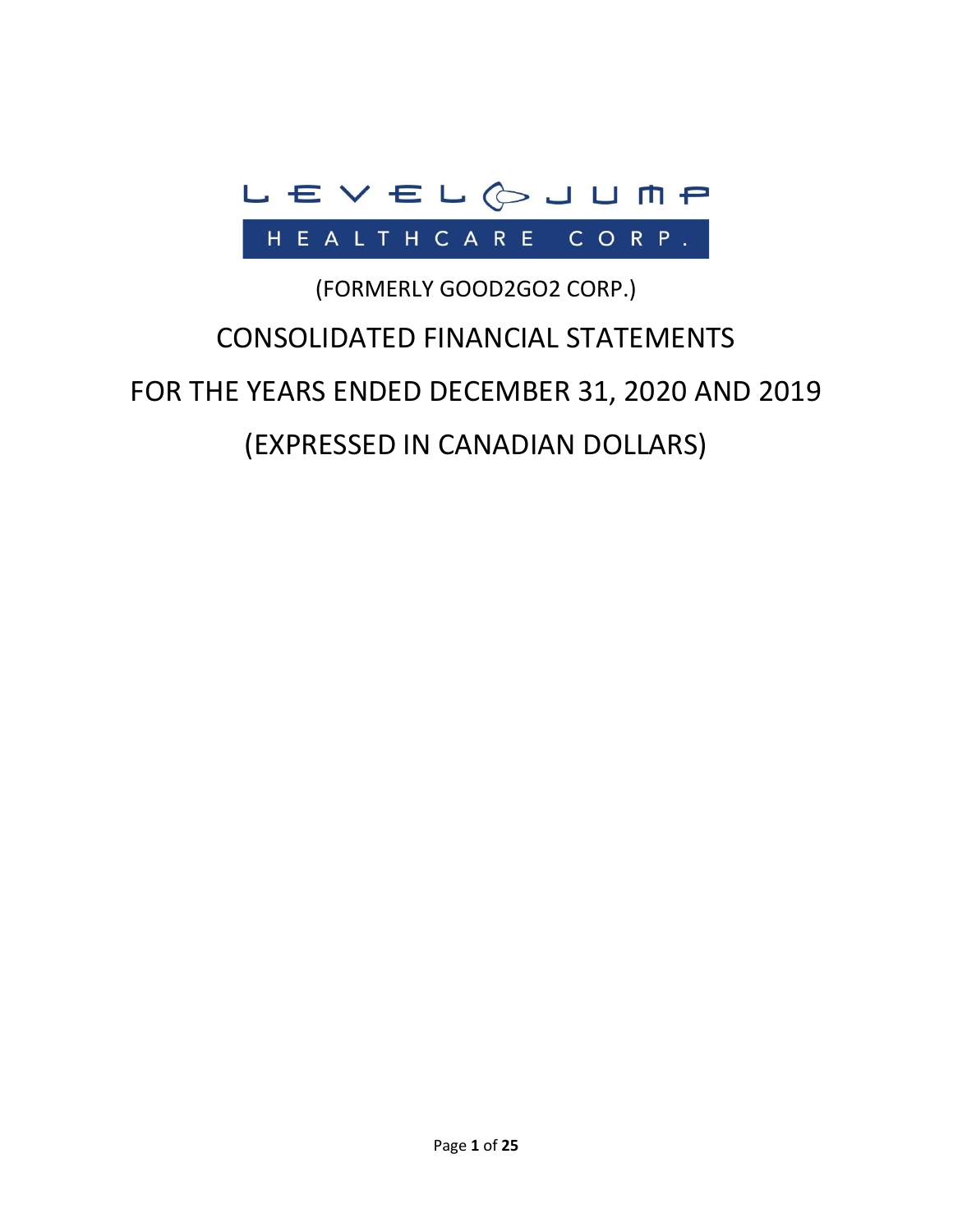

#### **INDEPENDENT AUDITOR'S REPORT**

To the Shareholders of **Leveljump Healthcare Corp.** 

#### **Report on the Audit of the Consolidated Financial Statements**

#### **Opinion**

We have audited the consolidated financial statements of Leveljump Healthcare Corp. (the Company), which comprise the consolidated statements of financial position as at December 31, 2020 and 2019, and the consolidated statements of loss and comprehensive loss, consolidated statements of changes in equity and consolidated statements of cash flows for the years then ended, and notes to the consolidated financial statements, including a summary of significant accounting policies.

In our opinion, the accompanying consolidated financial statements present fairly, in all material respects, the financial position of the Company as at December 31, 2020 and 2019, and its financial performance and its cash flows for the years then ended, in accordance with International Financial Reporting Standards.

#### **Basis for Opinion**

We conducted our audit in accordance with Canadian generally accepted auditing standards. Our responsibilities under those standards are further described in the *Auditor's Responsibilities for the Audit of the Consolidated Financial Statements* section of our report. We are independent of the Company in accordance with the ethical requirements that are relevant to our audit of the consolidated financial statements in Canada, and we have fulfilled our other ethical responsibilities in accordance with those requirements. We believe that the audit evidence we have obtained is sufficient and appropriate to provide a basis for our opinion.

#### **Material Uncertainty Relating to Going Concern**

We draw your attention to Note 1 in the consolidated financial statements, which indicates that the Company incurred a comprehensive loss of \$11,563,042 during the year ended December 31, 2020. As stated in Note 1, these events or conditions, along with other matters as set forth in Note 1, indicate that a material uncertainty exists that may cast significant doubt on the Company's ability to continue as a going concern. Our opinion is not modified in respect of this matter.

#### **Information Other than the Consolidated Financial Statements and Auditor's Report Thereon**

Management is responsible for the other information. The other information comprises the annual management's discussion and analysis, but does not include the consolidated financial statements and our auditor's report thereon.

Our opinion on the consolidated financial statements does not cover the other information and we do not express any form of assurance conclusion thereon.

In connection with our audit of the consolidated financial statements, our responsibility is to read the other information and, in doing so, consider whether the other information is materially inconsistent with the consolidated financial statements or our knowledge obtained in the audit or otherwise appears to be materially misstated.

If, based on the work we have performed, we conclude that there is a material misstatement of this other information, we are required to report that fact. We have nothing to report in this regard.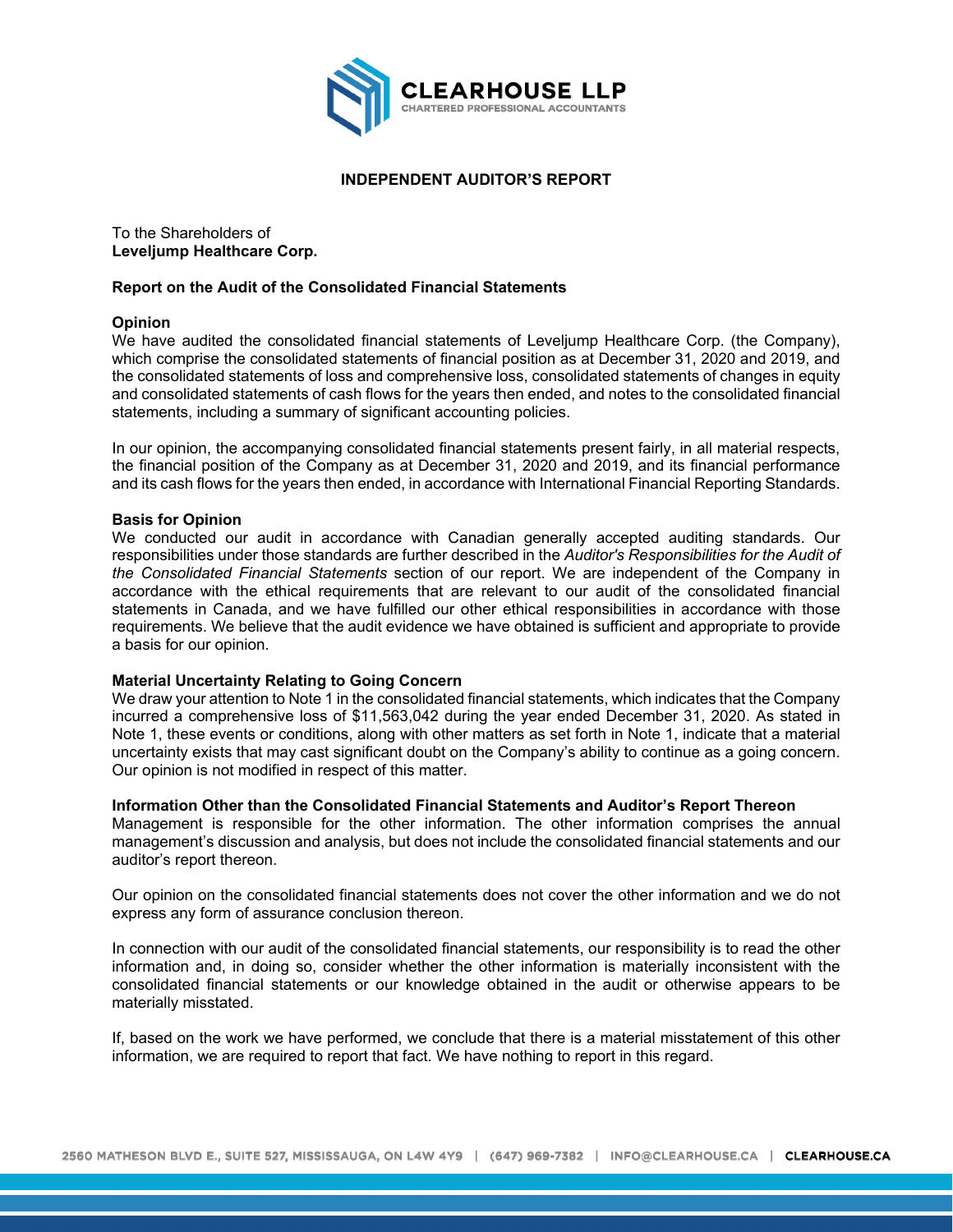

#### **Responsibilities of Management and Those Charged with Governance for the Consolidated Financial Statements**

Management is responsible for the preparation and fair presentation of the consolidated financial statements in accordance with International Financial Reporting Standards, and for such internal control as management determines is necessary to enable the preparation of consolidated financial statements that are free from material misstatement, whether due to fraud or error.

In preparing the consolidated financial statements, management is responsible for assessing the Company's ability to continue as a going concern, disclosing, as applicable, matters relating to going concern and using the going concern basis of accounting unless management either intends to liquidate the Company or to cease operations, or has no realistic alternative but to do so.

Those charged with governance are responsible for overseeing the Company's financial reporting process.

#### **Auditor's Responsibilities for the Audit of the Consolidated Financial Statements**

Our objectives are to obtain reasonable assurance about whether the consolidated financial statements as a whole are free from material misstatement, whether due to fraud or error, and to issue an auditor's report that includes our opinion. Reasonable assurance is a high level of assurance, but is not a guarantee that an audit conducted in accordance with Canadian generally accepted auditing standards will always detect a material misstatement when it exists. Misstatements can arise from fraud or error and are considered material if, individually or in the aggregate, they could reasonably be expected to influence the economic decisions of users taken on the basis of these consolidated financial statements. As part of an audit in accordance with Canadian generally accepted auditing standards, we exercise professional judgment and maintain professional scepticism throughout the audit. We also:

- Identify and assess the risks of material misstatement of the consolidated financial statements, whether due to fraud or error, design and perform audit procedures responsive to those risks, and obtain audit evidence that is sufficient and appropriate to provide a basis for our opinion. The risk of not detecting a material misstatement resulting from fraud is higher than for one resulting from error, as fraud may involve collusion, forgery, intentional omissions, misrepresentations, or the override of internal control.
- Obtain an understanding of internal control relevant to the audit in order to design audit procedures that are appropriate in the circumstances, but not for the purpose of expressing an opinion on the effectiveness of the Company's internal control.
- Evaluate the appropriateness of accounting policies used and the reasonableness of accounting estimates and related disclosures made by management.
- Conclude on the appropriateness of management's use of the going concern basis of accounting and, based on the audit evidence obtained, whether a material uncertainty exists related to events or conditions that may cast significant doubt on the Company's ability to continue as a going concern. If we conclude that a material uncertainty exists, we are required to draw attention in our auditor's report to the related disclosures in the consolidated financial statements or, if such disclosures are inadequate, to modify our opinion. Our conclusions are based on the audit evidence obtained up to the date of our auditor's report. However, future events or conditions may cause the Company to cease to continue as a going concern.
- Evaluate the overall presentation, structure and content of the consolidated financial statements, including the disclosures, and whether the consolidated financial statements represent the underlying transactions and events in a manner that achieves fair presentation.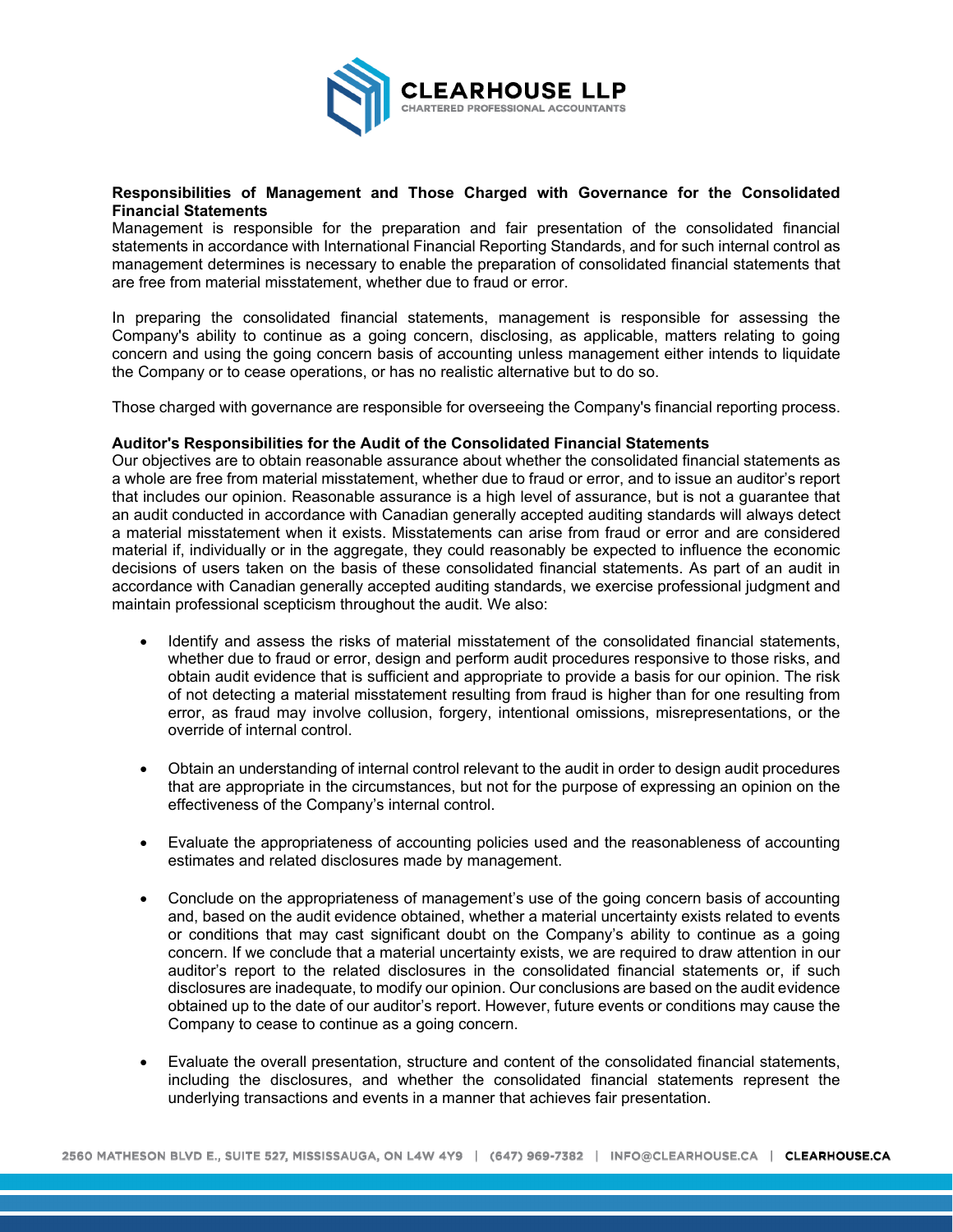

We communicate with those charged with governance regarding, among other matters, the planned scope and timing of the audit and significant audit findings, including any significant deficiencies in internal control that we identify during our audit.

We also provide those charged with governance with a statement that we have complied with relevant ethical requirements regarding independence, and to communicate with them all relationships and other matters that may reasonably be thought to bear on our independence, and where applicable, related safeguards.

The engagement partner on the audit resulting in this independent auditor's report is Pat Kenney.

Clearhouse 224

Chartered Professional Accountants Licensed Public Accountants

Mississauga, Ontario April 15, 2021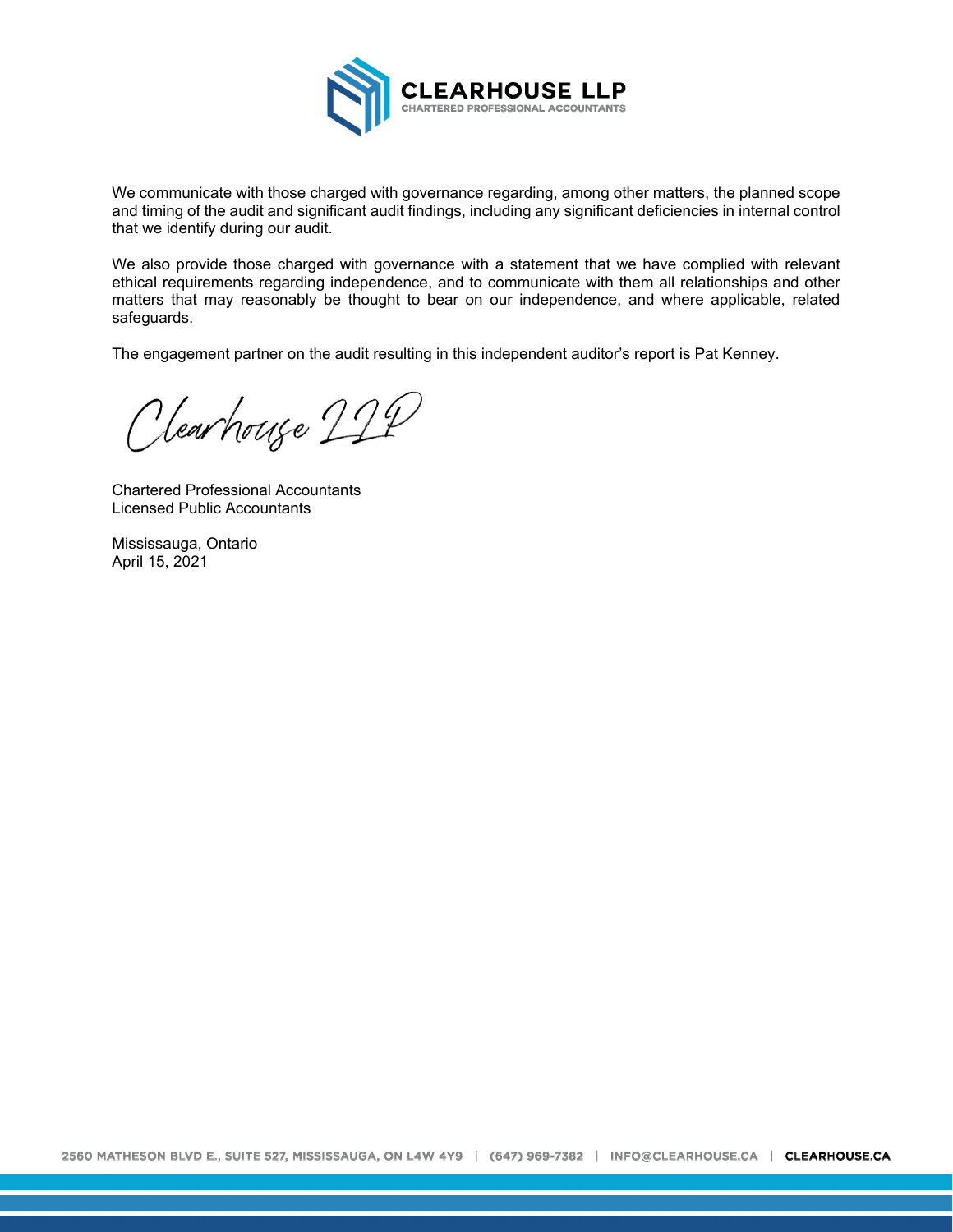# Leveljump Healthcare Corp. (Formerly Good2Go2 Corp.) Consolidated Statements of Changes in Financial Position (Expressed in Canadian Dollars)

| As at December 31,                                             | 2020           | 2019       |
|----------------------------------------------------------------|----------------|------------|
|                                                                | (5)            | (\$)       |
| <b>Assets</b>                                                  |                |            |
| <b>Current Assets</b>                                          |                |            |
| Cash and cash equivalents                                      | 905,546        |            |
| Accounts receivable (Note 6)                                   | 562,099        | 515,919    |
| Due from parent company (Note 15)                              |                | 92,496     |
| <b>HST receivable</b>                                          | 83,020         | 6,145      |
| Prepaid expenses and deposits                                  | 366,028        | 7,450      |
| <b>Total Current Assets</b>                                    | 1,916,693      | 622,010    |
| <b>Non-Current Assets</b>                                      |                |            |
| Right-of-use assets (Note 7)                                   | 50,706         | 83,437     |
| <b>Total Assets</b>                                            | 1,967,399      | 705,447    |
| <b>Liabilities</b>                                             |                |            |
| <b>Current Liabilities</b>                                     |                |            |
| <b>Bank overdraft</b>                                          |                | 2,103      |
| Accounts payable and accrued liabilities (Note 8)              | 1,006,949      | 1,089,774  |
| Current portion of lease liabilities (Note 10)                 | 34,436         | 27,552     |
| Current portion of long-term debt (Note 9)                     |                | 98,995     |
| Due to director (Note 15)                                      | 340,114        | 145,190    |
| Due to related party (Note 15)                                 | 49,063         |            |
| <b>Total Current Liabilities</b>                               | 1,430,562      | 1,363,614  |
| <b>Non-Current Liabilities</b>                                 |                |            |
| Lease liabilities (Note 10)                                    | 26,585         | 60,697     |
| <b>Statute barred liabilities</b>                              | 123,152        |            |
| Long-term debt (Note 9)                                        | 60,000         |            |
| <b>Total Non-Current Liabilities</b>                           | 209,737        | 60,697     |
| <b>Total Liabilities</b>                                       | 1,640,299      | 1,424,311  |
| <b>Shareholders' Equity (Deficiency)</b>                       |                |            |
| Common share capital (Note 11)                                 | 10,981,422     | 130,669    |
| <b>Contributed Surplus</b>                                     | 1,758,253      |            |
| Deficit                                                        | (12, 412, 575) | (849, 533) |
| <b>Total Shareholders' Equity (Deficiency)</b>                 | 327,100        | (718, 864) |
| <b>Total Liabilities and Shareholders' Equity (Deficiency)</b> | 1,967,399      | 705,447    |

The accompanying notes to the consolidated financial statements are an integral part of these statements.

Nature of operations and going concern (note 1) Subsequent events (note 21)

Approved on behalf of the Board:

"Rob Landau"

"Mitch Geisler"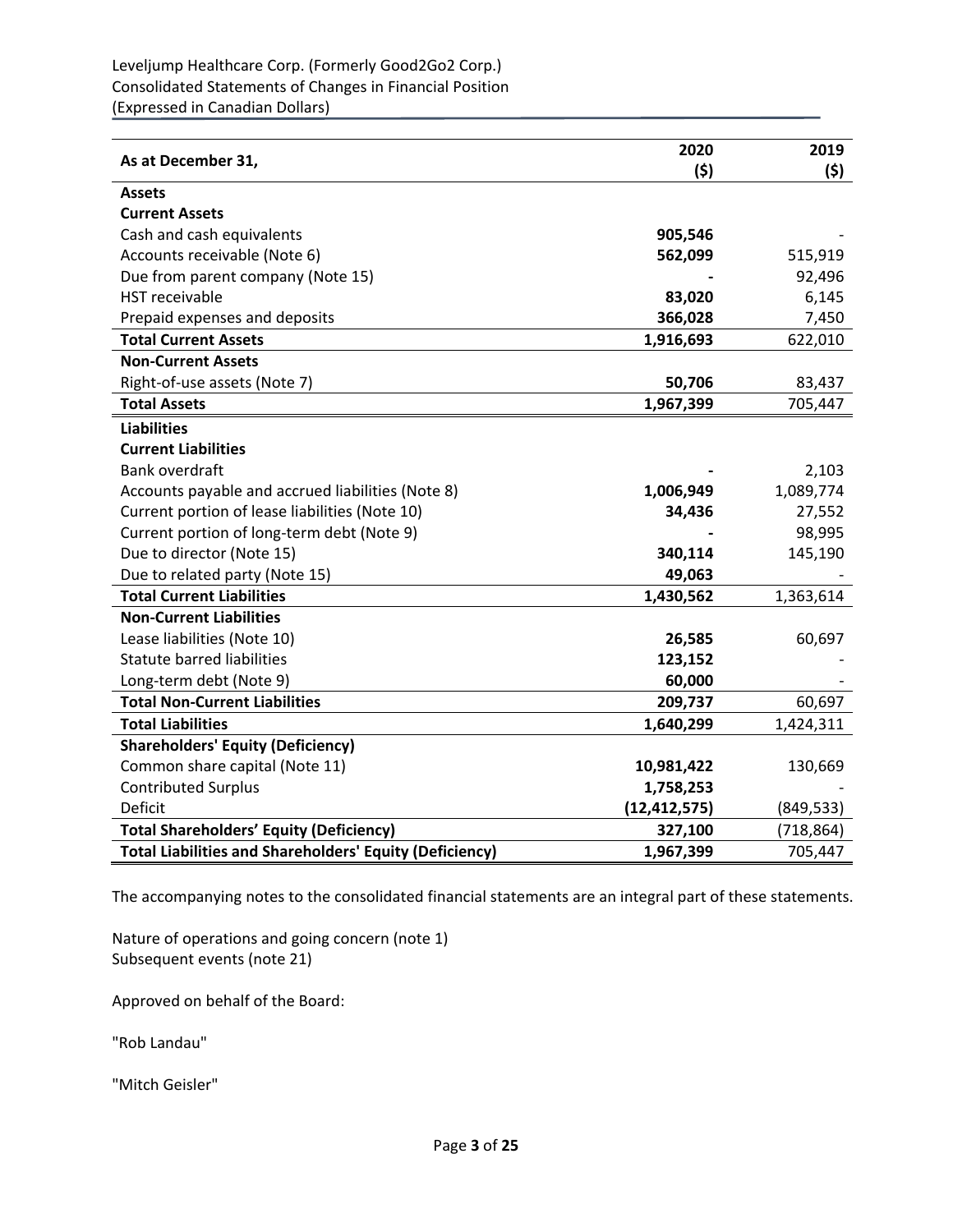# Leveljump Healthcare Corp. (Formerly Good2Go2 Corp.) Consolidated Statements of Income (Loss) and Comprehensive Income (Loss) (Expressed in Canadian Dollars)

| For the year ended December 31,                                | 2020              |     | 2019      |
|----------------------------------------------------------------|-------------------|-----|-----------|
| <b>Revenues</b>                                                |                   |     |           |
| Teleradiology                                                  | \$<br>5,354,901   | \$. | 5,242,746 |
| Admin and other                                                | 100,939           |     | 130,074   |
| <b>Total Revenue</b>                                           | 5,455,840         |     | 5,372,820 |
| <b>Cost of Sales</b>                                           |                   |     |           |
| Reading fees                                                   | 4,285,897         |     | 4,207,663 |
| Medical images software                                        | 67,611            |     | 70,209    |
| Internet connectivity                                          | 13,440            |     | 21,382    |
| Medical director expenses                                      | 47,140            |     | 36,800    |
| <b>Total Cost of Sales</b>                                     | 4,414,089         |     | 4,336,054 |
| <b>Gross Profit</b>                                            | 1,041,752         |     | 1,036,766 |
| <b>Expenses</b>                                                |                   |     |           |
| Salaries and wages (Note 15)                                   | 513,197           |     | 343,352   |
| Depreciation and amortization                                  | 32,730            |     | 59,620    |
| General and administrative                                     | 157,363           |     | 49,936    |
| Professional fees                                              | 51,608            |     | 38,652    |
| Professional fees related to QT                                | 211,138           |     |           |
| Premises rental                                                | 10,615            |     | 35,596    |
| <b>Stock Based Compensation (Note 15)</b>                      | 67,603            |     |           |
| Insurance                                                      | 26,087            |     | 20,821    |
| Management fees (Note 15)                                      |                   |     | 156,582   |
| <b>Bad debt</b>                                                |                   |     | 31,925    |
| Computer equipment impairment                                  |                   |     | 14,277    |
| <b>Total Operating Expenses</b>                                | 1,070,342         |     | 750,761   |
| Net profit (loss) before interest and undernoted items         | (28, 590)         |     | 286,005   |
| <b>Other Expenses</b>                                          |                   |     |           |
| Royalty expense (Note 16)                                      | 2,121,157         |     | 94,203    |
| Finance costs (Note 15)                                        | 81,210            |     | 85,828    |
| Listing Expense (Note 5)                                       | 8,749,541         |     |           |
| Share Swap (Note 15,16)                                        | 546,000           |     |           |
| <b>Other Miscellaneous Expenses</b>                            | 29,073            |     |           |
| Foreign exchange loss                                          | 7,471             |     |           |
| Net Income/(Loss) and Comprehensive Income/(Loss)              | \$ (11, 563, 042) |     | 105,974   |
| Basic and diluted net comprehensive income (loss) per share    | \$<br>(4.36)      | \$  | 858.09    |
| Weighted average common shares outstanding - basic and diluted |                   |     |           |
| (Note 17)                                                      | 2,654,247         |     | 124       |

The accompanying notes to the consolidated financial statements are an integral part of these statements.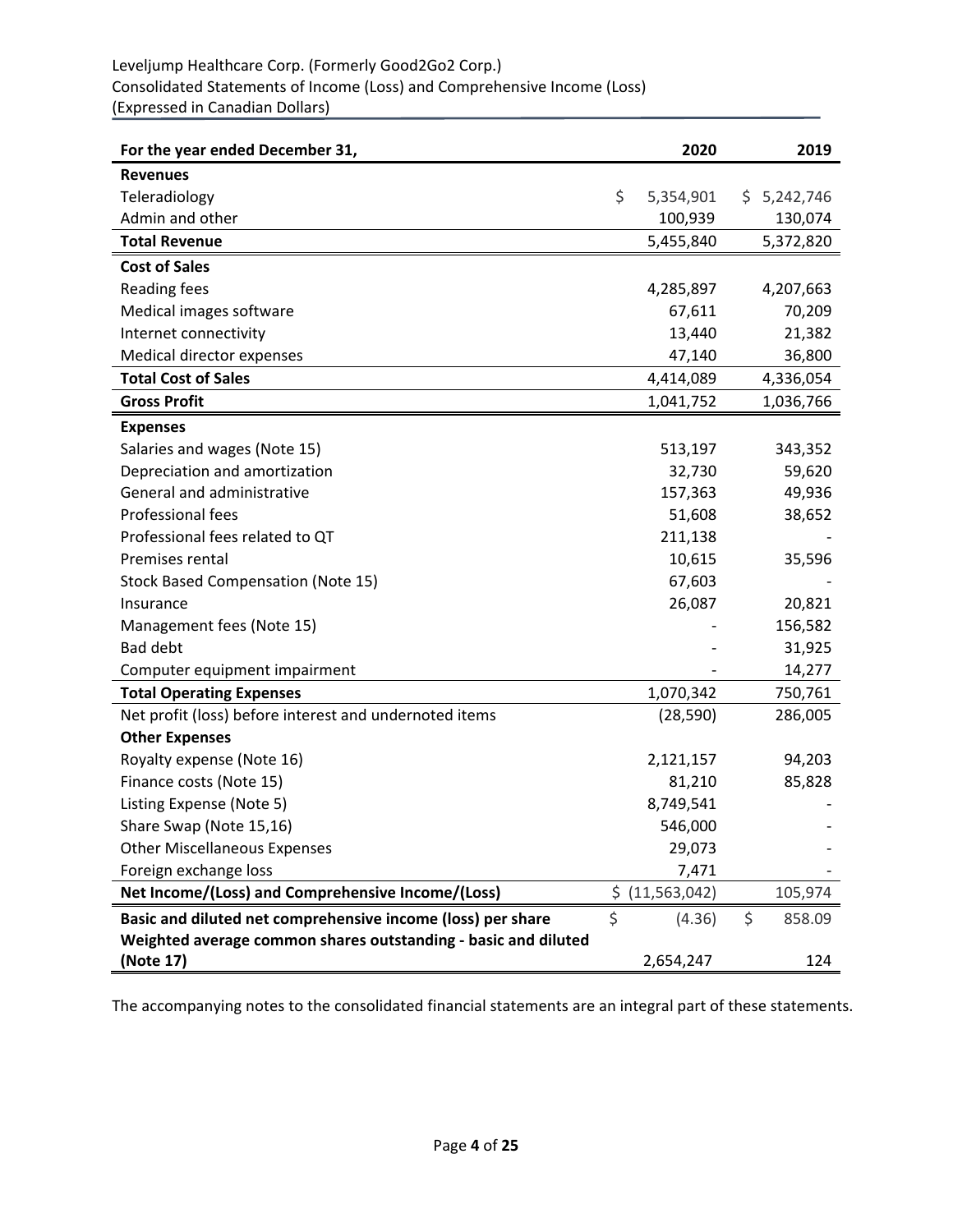| For the year ended December 31,                     | 2020 (\$)      | 2019(5)    |
|-----------------------------------------------------|----------------|------------|
| <b>Operating activities</b>                         |                |            |
| Comprehensive income (loss)                         | (11, 563, 042) | 105,974    |
| Adjustments for:                                    |                |            |
| Depreciation and amortization                       | 32,730         | 59,620     |
| Interest accrued on director loan                   | 6,078          | 8,315      |
| Stock based compensation                            | 67,603         |            |
| Lease liability interest                            | 17,006         |            |
| <b>Listing Expense</b>                              | 9,097,700      |            |
| Settlement of debt with common shares               |                | 26,500     |
| Computer equipment impairment                       |                | 14,277     |
|                                                     | (2,341,925)    | 214,686    |
| Changes in non-cash working capital items           |                |            |
| Accounts receivable                                 | (32, 480)      | (6,929)    |
| HST receivable/payable                              | (79, 106)      | (2,300)    |
| Prepaid expenses and deposits                       | (358, 578)     | 3,668      |
| Accounts payable and accrued liabilities            | (173, 043)     | 33,551     |
| Net cash (used in) provided by operating activities | (2,985,132)    | 242,676    |
|                                                     |                |            |
| <b>Investing activities</b>                         |                |            |
| Cash acquired in RTO                                | 210,802        |            |
| Proceeds from sale in shares in MIC                 | 137,576        |            |
| Purchase of computer equipment                      |                | (4, 238)   |
| Net cash provided by (used in) investing activities | 348,378        | (4, 238)   |
|                                                     |                |            |
| <b>Financing Activities</b>                         |                |            |
| Lease payments                                      | (44, 786)      | (45, 776)  |
| Proceeds from long-term debt                        | 60,000         | 80,000     |
| Repayment of long-term debt                         | (98, 995)      | (72, 266)  |
| Proceeds from issue of subscription receipts        | 3,443,702      |            |
| Advances from directors                             | 185,318        | 24,600     |
| Advances to related party                           | (836)          | (159, 264) |
| Net cash provided by (used in) financing activities | 3,544,403      | (172, 706) |
| Increase in cash                                    | 907,649        | 65,732     |
| Cash (Bank Overdraft), beginning of year            | (2, 103)       | (67, 835)  |
| Cash (Bank Overdraft), end of year                  | 905,546        | (2, 103)   |

The accompanying notes to the consolidated financial statements are an integral part of these statements.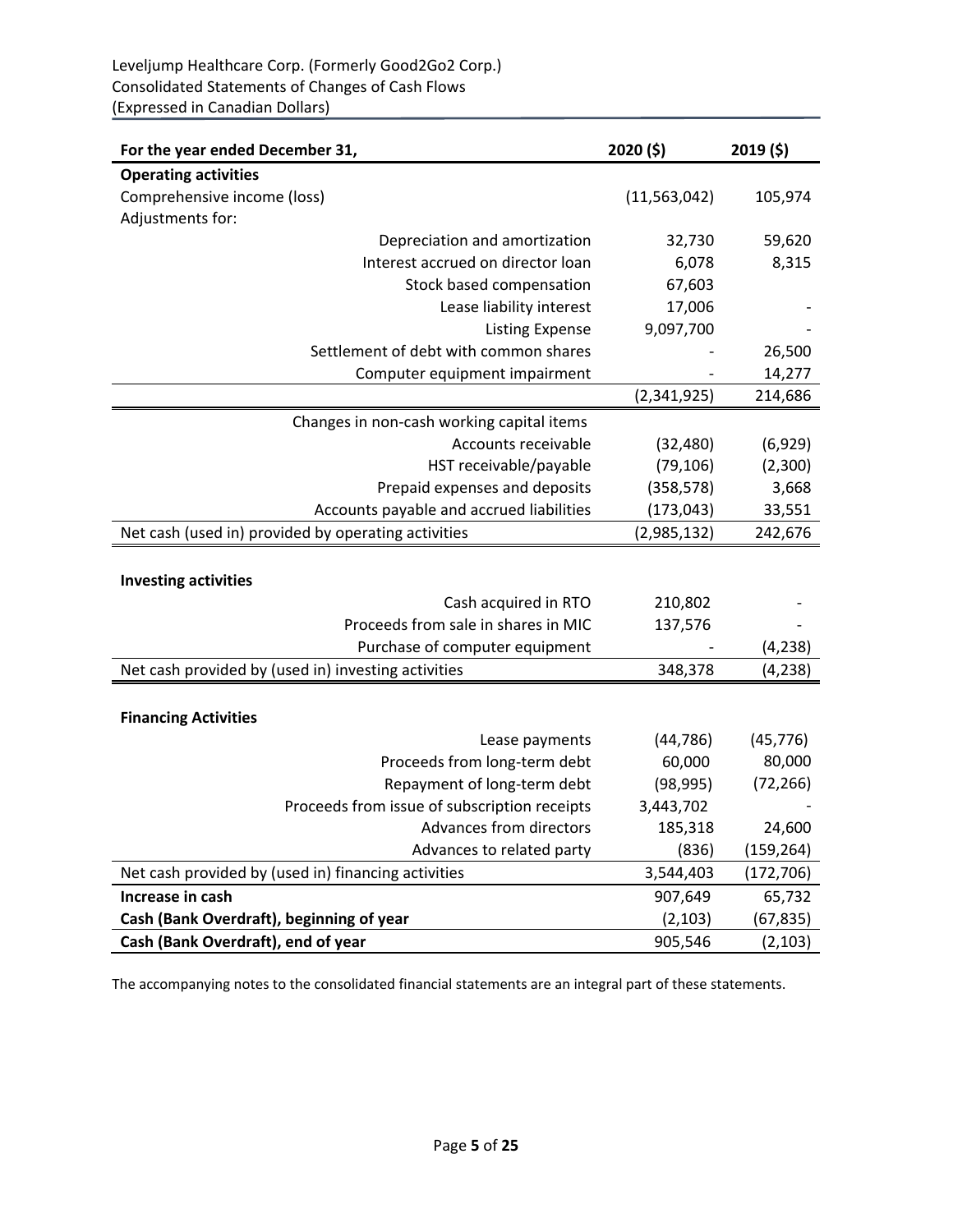|                                                              | <b>Common Share Capital</b>   |               |             |                |    |                |   |                                     |
|--------------------------------------------------------------|-------------------------------|---------------|-------------|----------------|----|----------------|---|-------------------------------------|
|                                                              | Number of<br>common<br>shares | <b>Amount</b> | Contributed | <b>Surplus</b> |    | <b>Deficit</b> |   | <b>Total Equity</b><br>(Deficiency) |
| Balance, December 31, 2018                                   | 100                           | 39,169        | \$          |                |    | (955, 507)     |   | (916, 338)                          |
| Common shares issued for cash                                | 60                            | 91,500        |             |                |    |                |   | 91,500                              |
| Net income for the year                                      |                               |               |             |                |    | 105,974        |   | 105,974                             |
| Balance, December 31, 2019                                   | 160                           | 130,669       |             |                | \$ | (849, 533)     | s | (718, 864)                          |
| Common shares and warrants issued for cash (Note 11,13)      | 8,700,511                     | 2,679,758     |             | 1,235,472      |    |                |   | 3,915,230                           |
| Common shares and warrants issued pursuant to royalty buyout | 1,111,111                     | 342,222       |             | 157,778        |    |                |   | 500,000                             |
| Share issuance costs                                         |                               | (471, 527)    |             |                |    |                |   | (471, 527)                          |
| Issuance of shares, warrants and options on RTO transaction  | 30,302,618                    | 8,400,700     |             | 84,500         |    |                |   | 8,485,200                           |
| Shares and warrants issued to agents                         | 250,000                       | 77,000        |             | 35,500         |    |                |   | 112,500                             |
| Fair value of broker options issued to agents                |                               | (177, 400)    |             | 177,400        |    |                |   |                                     |
| Stock-based compensation                                     |                               |               |             | 67,603         |    |                |   | 67,603                              |
| Net loss for the year                                        |                               |               |             |                |    | (11, 563, 042) |   | (11, 563, 042)                      |
| Balance, December 31, 2020                                   | 40,364,400                    | 10,981,422    | \$1,758,253 |                | s  | (12, 412, 575) |   | 327,100                             |

The accompanying notes to the consolidated financial statements are an integral part of these statements.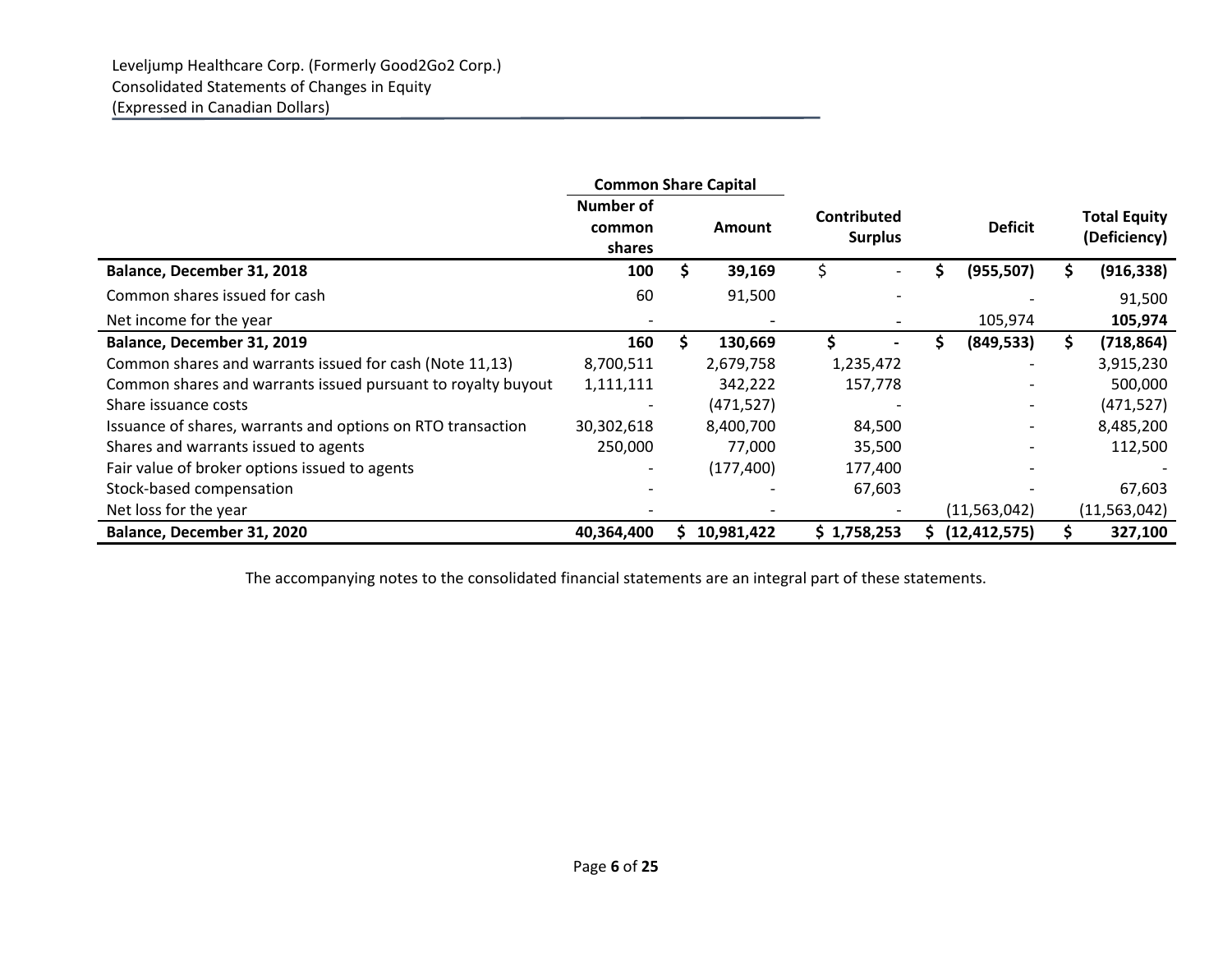# **1.** Nature of Operations and Going Concern

Leveljump Healthcare Corp. was incorporated as Good2Go2 Corp., ("G2G2") under the Canada Business Corporations Act on March 21, 2019 ("Jump" or the "Company").

The Company was classified as a Capital Pool Corporation, as defined in Policy 2.4 of the TSX Venture Exchange (the "Exchange"). The principal business of the Company was the identification and evaluation of assets or businesses with a view to completing a Qualifying Transaction ("QT").

On July 15, 2020, the Company incorporated a wholly owned subsidiary, 12199483 Canada Inc., under the Canada Business Corporations Act, for the purpose of completing it's QT with Canadian Teleradiology Services, Inc. ("CTS").

On December 7, 2020, the Company closed its QT involving CTS wherein the Company acquired 100% of the issued and outstanding shares of CTS and began trading on the Exchange under the Symbol "JUMP". These consolidated financial statements reflect the continuation of the financial position, operating results and cash flows of the Company's legal subsidiary, CTS (see Reverse Take‐Over Note 5).

The Company's principal business activity is providing teleradiology services. Teleradiology is the process of providing remote off site reading of radiology scans such as CT, MRI, US, and X‐ray. Hospital staff scan their emergency room patients, then page the Company's radiologist on call, who can then remotely view, via secured server, the images and diagnose the patient and provide a report back to the hospital.

The Company's head office and registered office is located at 85 Scarsdale Road, Suite 304, Toronto, Ontario, M3B 2R2.

These consolidated financial statements have been prepared based on accounting principles applicable to a going concern, which assumes that the Company will continue in operation for the foreseeable future and will be able to realize its assets and discharge its liabilities in the normal course of operations.

The Company incurred a comprehensive loss of \$11,563,042 during the year ended December 31, 2020 and as of December 31, 2020, the Company's accumulated deficit was \$12,412,575. These conditions indicate that material uncertainties exist that cast significant doubt on the Company's ability to continue as a going concern. The Company's ability to continue as a going concern is dependent upon its ability to generate future profitable operations and/or to obtain the necessary financing to meet its obligations and repay its liabilities arising from normal business operations when they come due.

The consolidated financial statements do not reflect adjustments to the carrying values and classification of assets and liabilities that might be necessary should the Company be unable to continue as a going concern, and such adjustments may be material.

The outbreak of the novel strain of corona virus, specifically identified as "COVID-19", has resulted in governments worldwide enacting emergency measures to combat the spread of the virus. These measures, which include the implementation of travel bans, self imposed quarantine periods and social distancing, have caused material disruption to businesses globally resulting in an economic slowdown. Global equity markets have experienced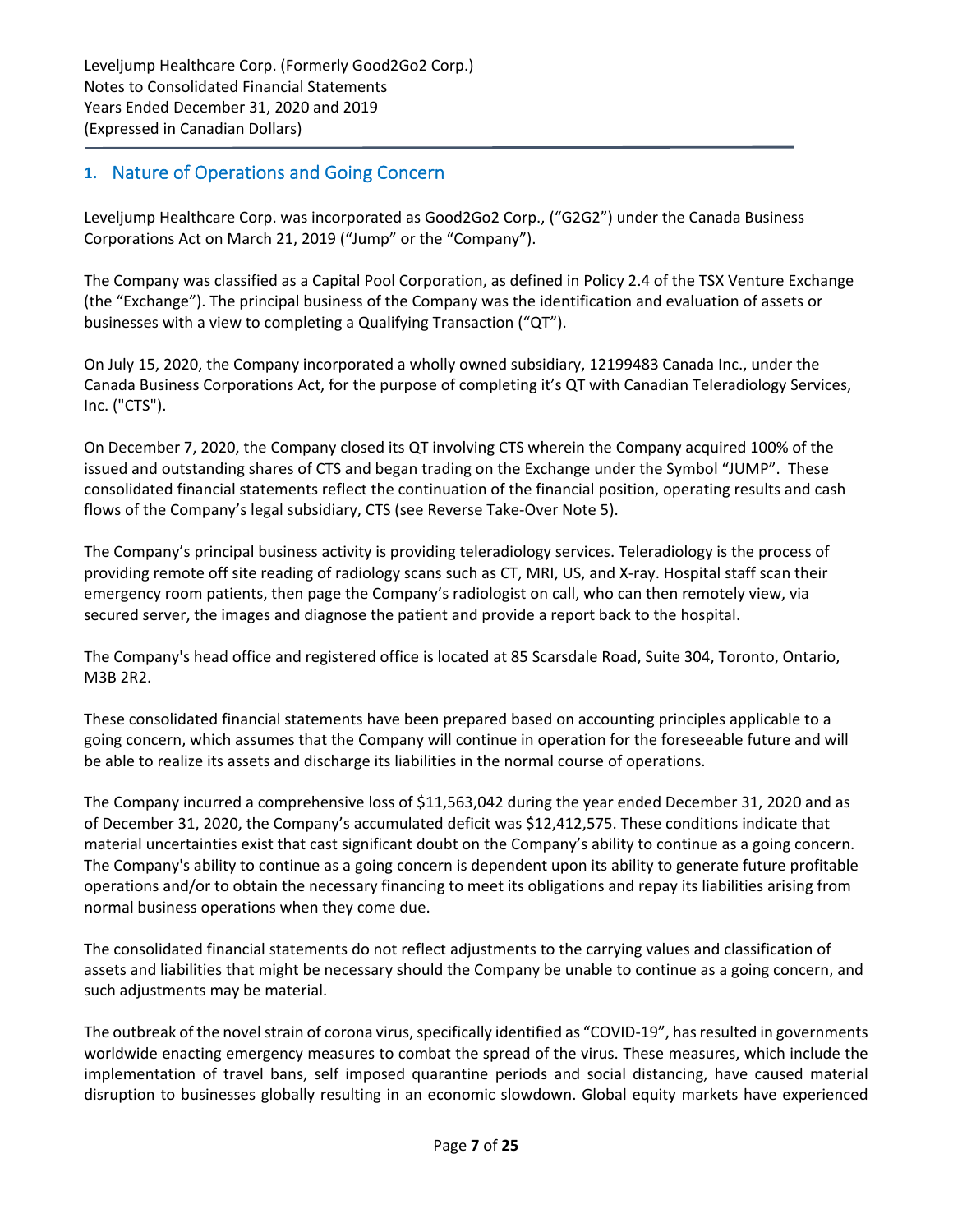Leveljump Healthcare Corp. (Formerly Good2Go2 Corp.) Notes to Consolidated Financial Statements Years Ended December 31, 2020 and 2019 (Expressed in Canadian Dollars)

significant volatility and weakness. Governments and central banks have reacted with significant monetary and fiscal interventions designed to stabilize economic conditions. The duration and impact of the COVID‐19 outbreak is unknown currently, as is the efficacy of the government and central bank interventions. It is not possible to reliably estimate the length and severity of these developments and the impact on the financial results and condition of the Corporation and its operating subsidiaries in future periods.

# **2.** Significant Accounting Policies

## **Basis of presentation**

The Company applies International Financial Reporting Standards ("IFRS") as issued by the International Accounting Standards Board ("IASB") and interpretations issued by the International Financial Reporting Interpretations Committee ("IFRIC").

The policies applied in these consolidated financial statements are based on IFRS issued and outstanding as of April 15, 2021, the date the Board of Directors approved the statements.

The consolidated financial statements are presented in Canadian dollars, which is also the functional currency of the Company. They have been prepared on the historical cost basis, except for financial instruments that have been measured at fair value through profit and loss (FVTPL), as explained in the accounting policies.

## **Basis of consolidation**

These consolidated financial statements incorporate the financial statements of the Company and its subsidiaries.

The subsidiaries are consolidated from the date of acquisition, being the date on which the Company obtains control, and continues to be consolidated until the date that such control ceases. Control is achieved when an investor has power over an investee to direct its activities, exposure to variable returns from an investee, and the ability to use the power to affect the investor's returns.

The results of subsidiaries acquired or disposed of during the years presented are included in the consolidated statements of comprehensive loss from the effective date of control and up to the effective date of disposal or loss of control, as appropriate. All intercompany transactions, balances, income, and expenses are eliminated upon consolidation.

#### **Revenue recognition**

The Company generates virtually all its revenue from the provision of teleradiology services to hospitals and imaging centres, or radiology groups. The Company recognizes revenues at the fair value of the consideration received or receivable, when a performance obligation is satisfied. Teleradiology revenue is recognized after the radiology report is provided to the hospital, on the basis the Company has satisfied all performance obligations at that points.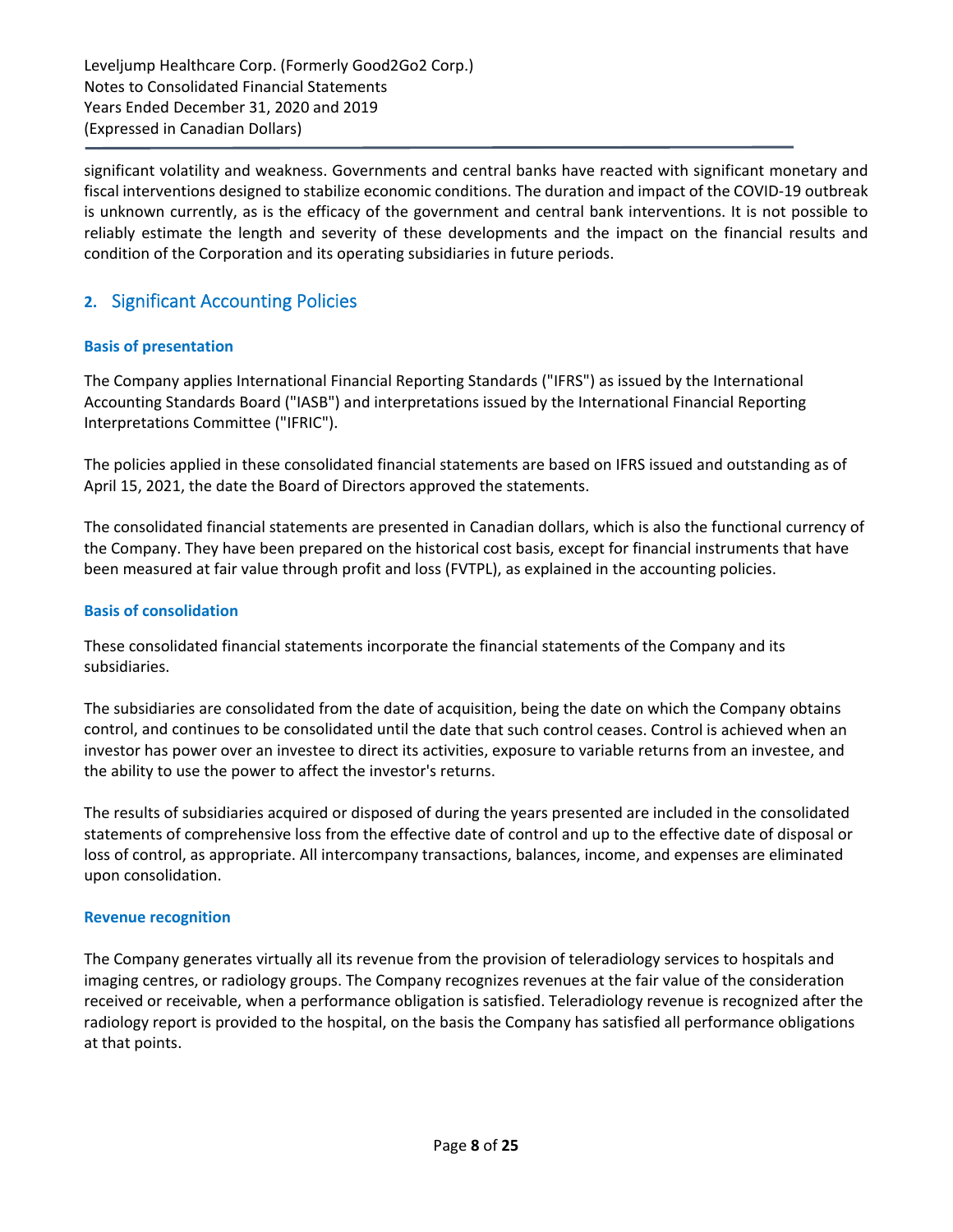# **2. Significant Accounting Policies (Continued) Cash and cash equivalents**

Cash and cash equivalents include cash on deposit at banking institutions, deposits in transit and other short‐ term, highly liquid investments with original maturities of three months or less, that are readily convertible to known amounts of cash and subject to significant risk of change in value. The Company did not have any cash equivalents as at December 31, 2020.

# **Leases and right‐of‐use assets**

At inception of a contract, the Company assesses whether a contract is, or contains, a lease. Contracts that convey the right to control the use of an identified asset for a period in exchange for consideration are accounted for as leases giving rise to right‐of‐use assets.

At the commencement date, a right‐of‐use asset is measured at cost, where cost comprises: (a) the amount of the initial measurement of the lease liability; (b) any lease payments made at or before the commencement date, less any lease incentives received; (c) any initial direct costs incurred by the Company; and (d) an estimate of costs to be incurred by the Company in dismantling and removing the underlying asset, restoring the site on which it is located or restoring the underlying asset to the condition required by the terms and conditions of the lease, unless those costs are incurred to produce inventories.

The Company subsequently measures a right‐of‐use asset at cost less any accumulated depreciation and any accumulated impairment losses; and adjusted for any re‐measurement of the lease liability. Right‐of‐use assets are depreciated over the shorter of the asset's useful life and the lease term.

A lease liability is initially measured at the present value of the unpaid lease payments. Subsequently, the Company measures a lease liability by: (a) increasing the carrying amount to reflect interest on the lease liability; (b) reducing the carrying amount to reflect the lease payments made; and (c) remeasuring the carrying amount to reflect any reassessment or lease modifications, or to reflect revised in‐substance fixed lease payments. Each lease payment is allocated between repayment of the lease principal and interest. Interest on the lease liability in each period during the lease term is allocated to produce a constant periodic rate of interest on the remaining balance of the lease liability. Except where the costs are included in the carrying amount of another asset, the Company recognizes in profit or loss (a) the interest on a lease liability and (b) variable lease payments not included in the measurement of a lease liability in the period in which the event or condition that triggers those payments occurs.

The Company elected to not recognize right of use assets and lease liabilities that have a lease term of 12 months or less and leases of low‐value assets. The lease payments associated with these leases are charged directly to profit on a straight‐line basis over the lease term.

## **Share‐based compensation**

The Company accounts for all equity‐settled stock‐based payments using a fair value‐based method incorporating the Black‐Scholes option pricing model. Under the fair value‐based method, compensation cost attributable to options granted is measured at fair value at the grant date and is either recorded at the date of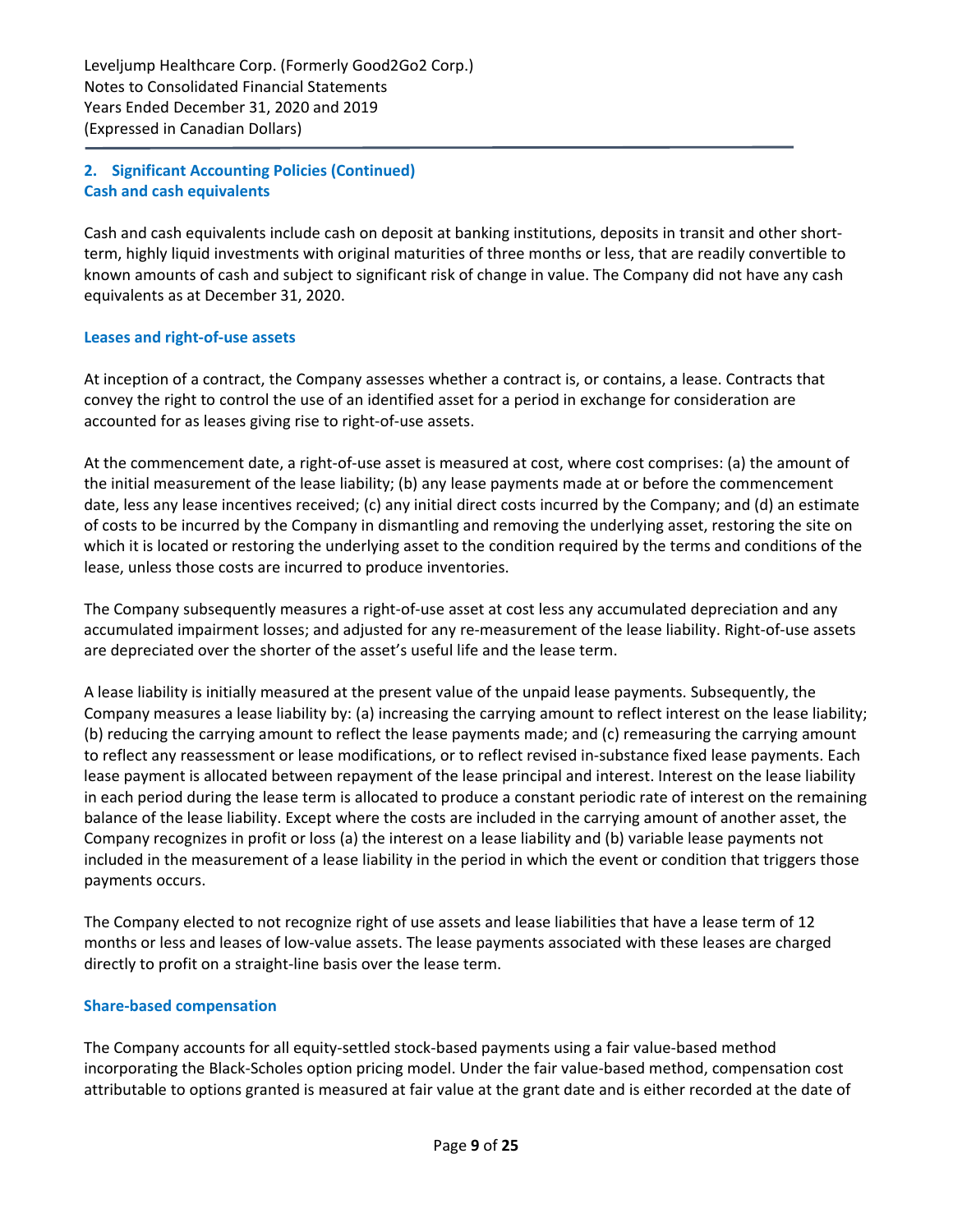grant, in the case of options that vest immediately, or over the vesting period in the case of options that vest over a period. In the latter case, the Company estimates forfeitures at the time of grant and the amount recognized as an expense from time to time is adjusted to reflect any changes in the Company's estimate of the shares that will eventually vest and the effect of any non-market vesting conditions.

Share‐based payment arrangements with non‐employees in which the Company receives goods or services as consideration are measured at the fair value of the goods or services received, unless that fair value cannot be estimated reliably, in which case they are measured at the fair value of equity instruments granted.

## **Provisions**

Provisions are recognized when the Company has a present obligation (legal or constructive) that has arisen because of a past event and it is probable that a future outflow of resources will be required to settle the obligation, provided that a reliable estimate can be made of the amount of the obligation.

Provisions are measured at the present value of the expenditures expected to be required to settle the obligation using a pre‐tax rate that reflects current market assessments of the time value of money and the risk specific to the obligation.

#### **Foreign currency transactions**

The Company incurs certain expenses in United States dollars. Monetary assets and liabilities denominated in foreign currencies are translated into Canadian dollars at the closing rate, being the rate prevailing on the statement of financial position date. Non‐monetary assets and liabilities are translated at historical rates of exchange at the time of the acquisition of assets or obligations incurred. Revenues and expenses are translated at the rate of exchange in effect at the date of the transactions. Foreign exchange translation gains and losses are recorded in operations in the period in which they occur.

## **Financial instruments**

## **Recognition**

The Company recognizes a financial asset or financial liability on the statement of financial position when it becomes party to the contractual provisions of the financial instrument. Financial assets are initially measured at fair value and are derecognized either when the Company has transferred substantially all the risks and rewards of ownership of the financial asset, or when cash flows expire. Financial liabilities are initially measured at fair value and are derecognized when the obligation specified in the contract is discharged, cancelled, or expired. A write‐off of a financial asset (or a portion thereof) constitutes a derecognition event. Write‐off occurs when the Company has no reasonable expectations of recovering the contractual cash flows on a financial asset.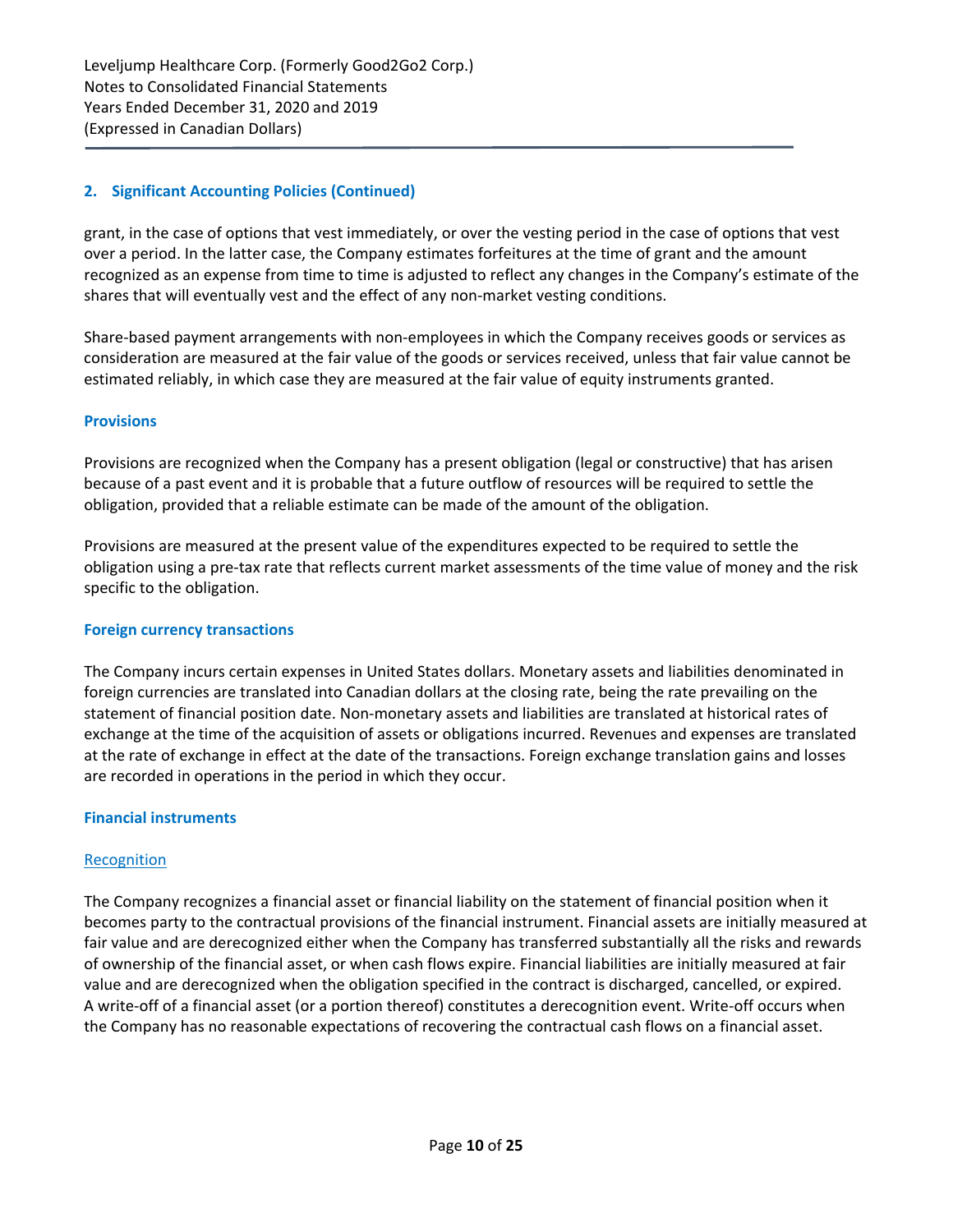## Classification and measurement

The Company determines the classification of its financial instruments at initial recognition. Financial assets and financial liabilities are classified according to the following measurement categories:

- (i) those to be measured subsequently at fair value, either through profit or loss ("FVTPL") or through other comprehensive loss ("FVTOCI"); and
- (ii) those to be measured subsequently at amortized cost.

The classification and measurement of financial assets after initial recognition at fair value depends on the business model for managing the financial asset and the contractual terms of the cash flows. Financial assets that are held within a business model whose objective is to collect the contractual cash flows, and that have contractual cash flows that are solely payments of principal and interest on the principal outstanding, are generally measured at amortized cost at each subsequent reporting period. All other financial assets are measured at their fair values at each subsequent reporting period, with any changes recorded through profit or loss or through other comprehensive loss (which designation is made as an irrevocable election at the time of recognition).

After initial recognition at fair value, financial liabilities are classified and measured at either:

- (i) amortized cost;
- (ii) FVTPL, if the Company has made an irrevocable election at the time of recognition, or when required (for items such as instruments held for trading or derivatives); or,
- (iii) FVTOCI, when the change in fair value is attributable to changes in the Company's credit risk.

The Company reclassifies financial assets when and only when its business model for managing those assets changes. Financial liabilities are not reclassified.

Transaction costs that are directly attributable to the acquisition or issuance of a financial asset or financial liability classified as subsequently measured at amortized cost are included in the fair value of the instrument on initial recognition. Transaction costs for financial assets and financial liabilities classified at fair value through profit or loss are expensed in profit or loss.

The Company's financial instruments classified and measured as follows:

| <b>Financial Instruments</b>                 | <b>Category under IFRS 9</b> |
|----------------------------------------------|------------------------------|
| Cash and cash equivalents and bank overdraft | <b>FVTPL</b>                 |
| Accounts receivables                         | Amortized costs              |
| Due to/from related party                    | Amortized costs              |
| Accounts payable and accrued liabilities     | Amortized costs              |
| Long term debt                               | Amortized costs              |
| Due to director                              | Amortized costs              |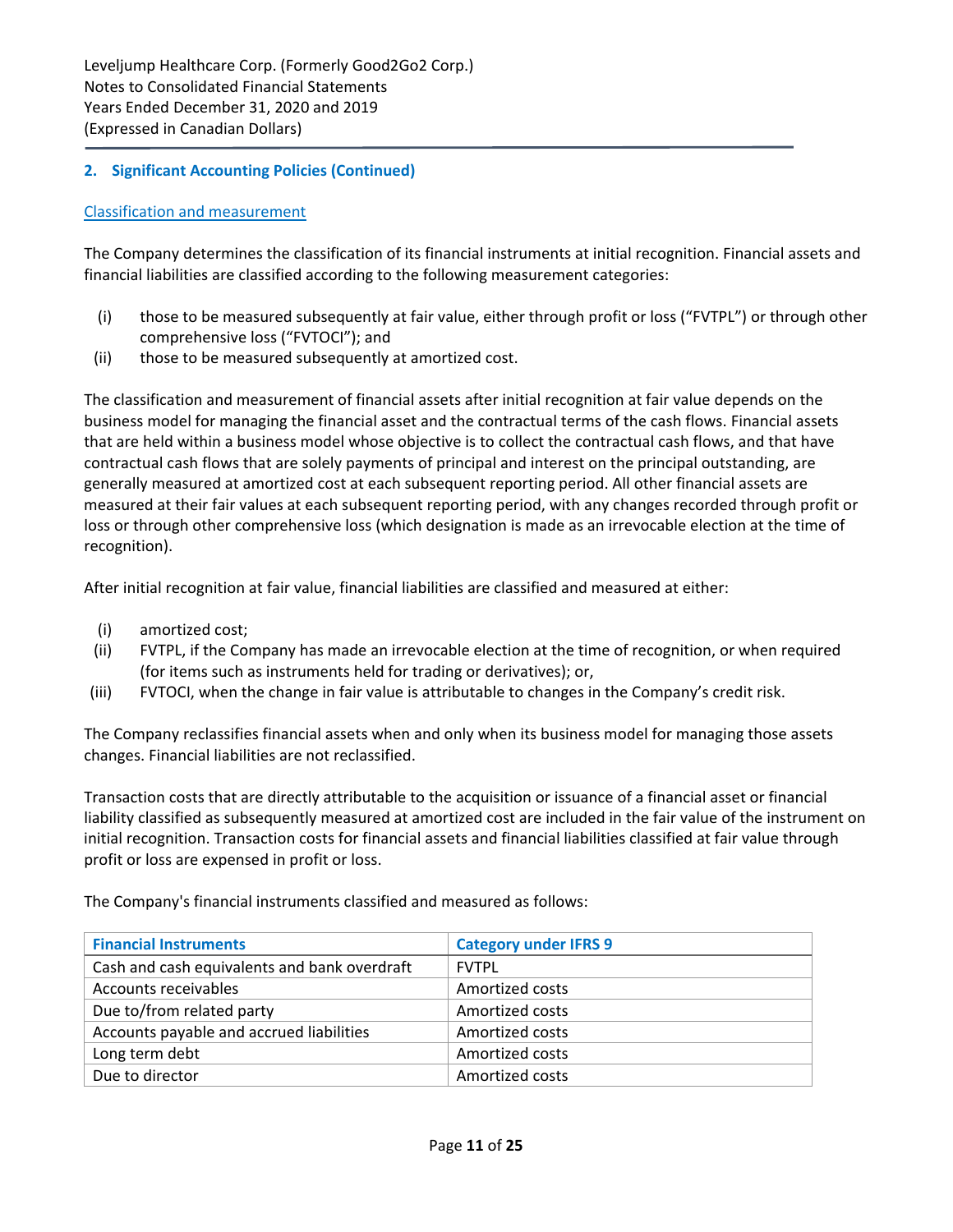## Impairment

The Company assesses all information available, including on a forward‐looking basis the expected credit loss associated with any financial assets carried at amortized cost. The impairment methodology applied depends on whether there has been a significant increase in credit risk. To assess whether there is a significant increase in credit risk, the Company compares the risk of a default occurring on the asset as at the reporting date with the risk of default as at the date of initial recognition based on all information available, and reasonable and supportive forward‐looking information.

## Financial instruments recorded at fair value

Financial instruments recorded at fair value on the statements of financial position are classified using a fair value hierarchy that reflects the significance of the inputs used in making the measurements. The fair value hierarchy has the following levels:

- Level 1: valuation based on quoted prices (unadjusted) in active markets for identical assets or liabilities;
- Level 2: valuation techniques based on inputs other than quoted prices included in Level 1 that are observable for the asset or liability, either directly (i.e., as prices) or indirectly (i.e., derived from prices); and
- Level 3: valuation techniques using inputs for the asset or liability that are not based on observable market data (unobservable inputs)

## **Loss per share**

Basic and diluted net loss per share is calculated using the weighted average number of outstanding shares. The calculation of diluted loss per share considers the potential impact of the exercise of all dilutive instruments (such as stock options) on the theoretical number of shares using the treasury method. The Company had 4,245,556 stock options, 10,186,622 warrants and 692,040 broker options to purchase common stock, dilutive instruments as at December 31, 2020 and no dilutive instruments for the year ended December 31, 2019.

## **Related party transactions**

Parties are related if one party has the ability, directly or indirectly, to control the other party or exercise significant influence over the other party in making financial and operating decisions. Parties are also considered to be related if they are subject to common control or common significant influence. Related parties may be individuals or corporate entities. A transaction is a related party transaction when there is a transfer of resources or obligations between related parties.

#### **Income tax**

Current income tax expense represents the sum of income tax currently payable. Current income tax assets and liabilities are measured at the amount expected to be recovered from or paid to the taxation authorities. The tax rates and tax laws used to compute the amount are those that are enacted or substantially enacted by the date of the statement of financial position.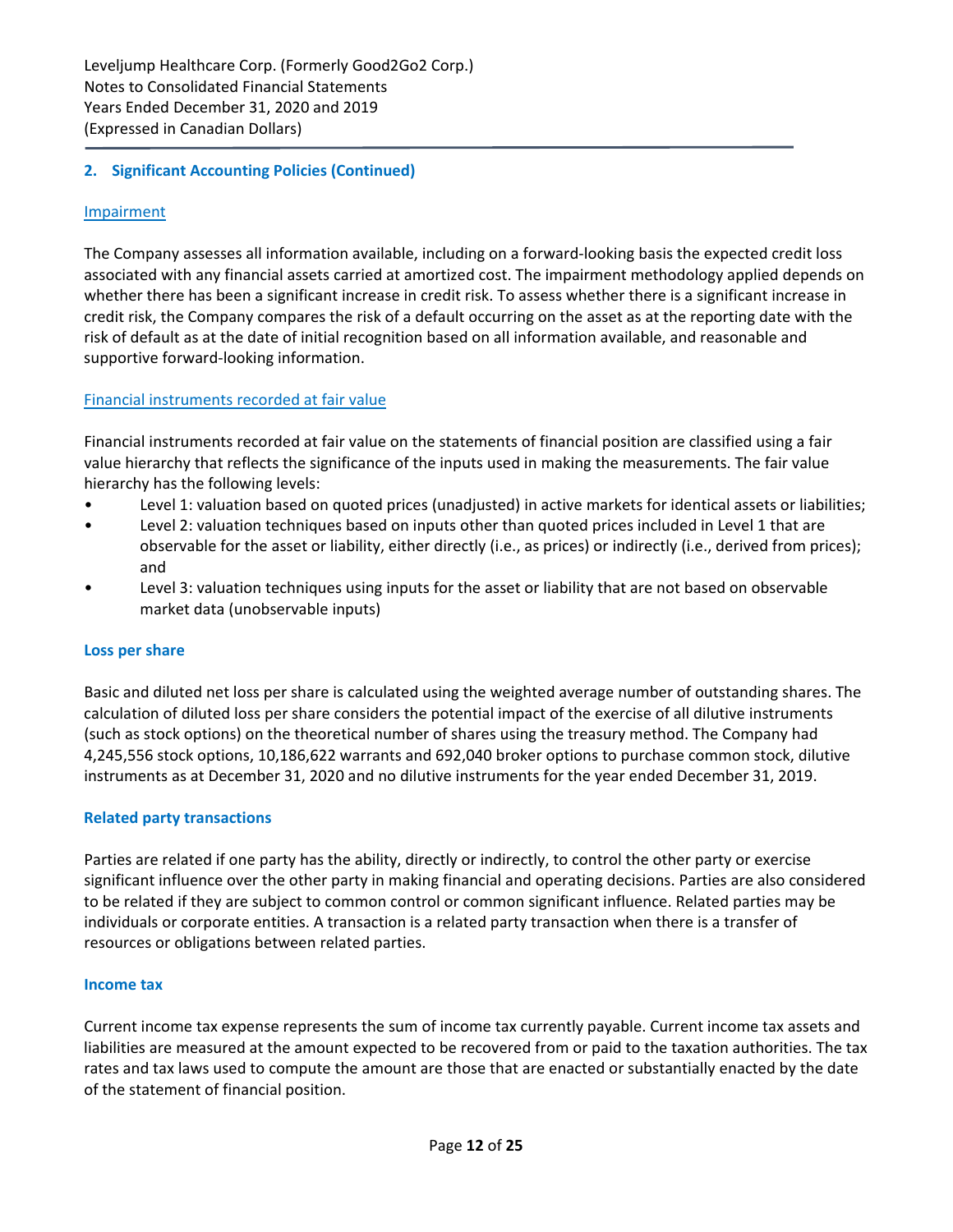Deferred tax is recognized on temporary differences between the carrying amounts of assets and liabilities in the financial statements and the corresponding tax bases used in the computation of taxable profit.

Deferred tax assets and liabilities are determined on a non-discounted basis, using the tax rates that are expected to apply in the period in which the liability is settled or the asset realized, based on tax rates (and tax laws) that have been enacted or substantively enacted by the end of the reporting period. The measurement of deferred tax liabilities and assets reflects the tax consequences that would follow from the way the Company expects, at the end of the reporting period, to recover or settle the carrying amount of its assets and liabilities. Deferred tax assets are recognized to the extent that it is probable that the asset can be recovered.

Deferred tax assets and liabilities are offset when there is a legally enforceable right to offset current tax assets against current tax liabilities and when they relate to income taxes levied by the same taxation authority and the Company intends to settle its current tax assets and liabilities on a net basis.

Deferred tax assets are recognized to the extent future recovery is probable. At each reporting period end, deferred tax assets are reduced to the extent that it is no longer probable that sufficient taxable earnings will be available to allow all or part of the asset to be recovered.

# 3. Significant Accounting Judgments, Estimates and Assumptions

The preparation of the consolidated financial statements using accounting policies consistent with IFRS requires management to make estimates and assumptions that affect the reported amounts of assets and liabilities. The preparation of the consolidated financial statements also requires management to exercise judgment in the process of applying the accounting policies. Actual results in the future can differ from these estimates, which may be material to future financial statements.

Significant estimates and underlying assumptions are reviewed on a periodic basis. Management uses historical experience and various other factors it believes to be reasonable under the circumstances as the basis for its judgments and estimates. Revisions to accounting estimates are recognized in the period in which the estimates are revised and in any future period affected. The areas involving a higher degree of judgment or complexity, or areas where assumptions and estimates are significant to the financial statements, are outlined below:

## Critical accounting estimates

Non-current assets - assessing whether indicators of impairment exist at reporting period ends and, if required, determining recoverable amounts including assumptions and inputs thereto.

Share‐based compensation – management is required to make several estimates when determining the compensation expense resulting from share‐based transactions, including the forfeiture rate, and expected life of the instruments.

Warrants – management is required to make several estimates when measuring the value of warrants including the forfeiture rate and expected life of the instruments.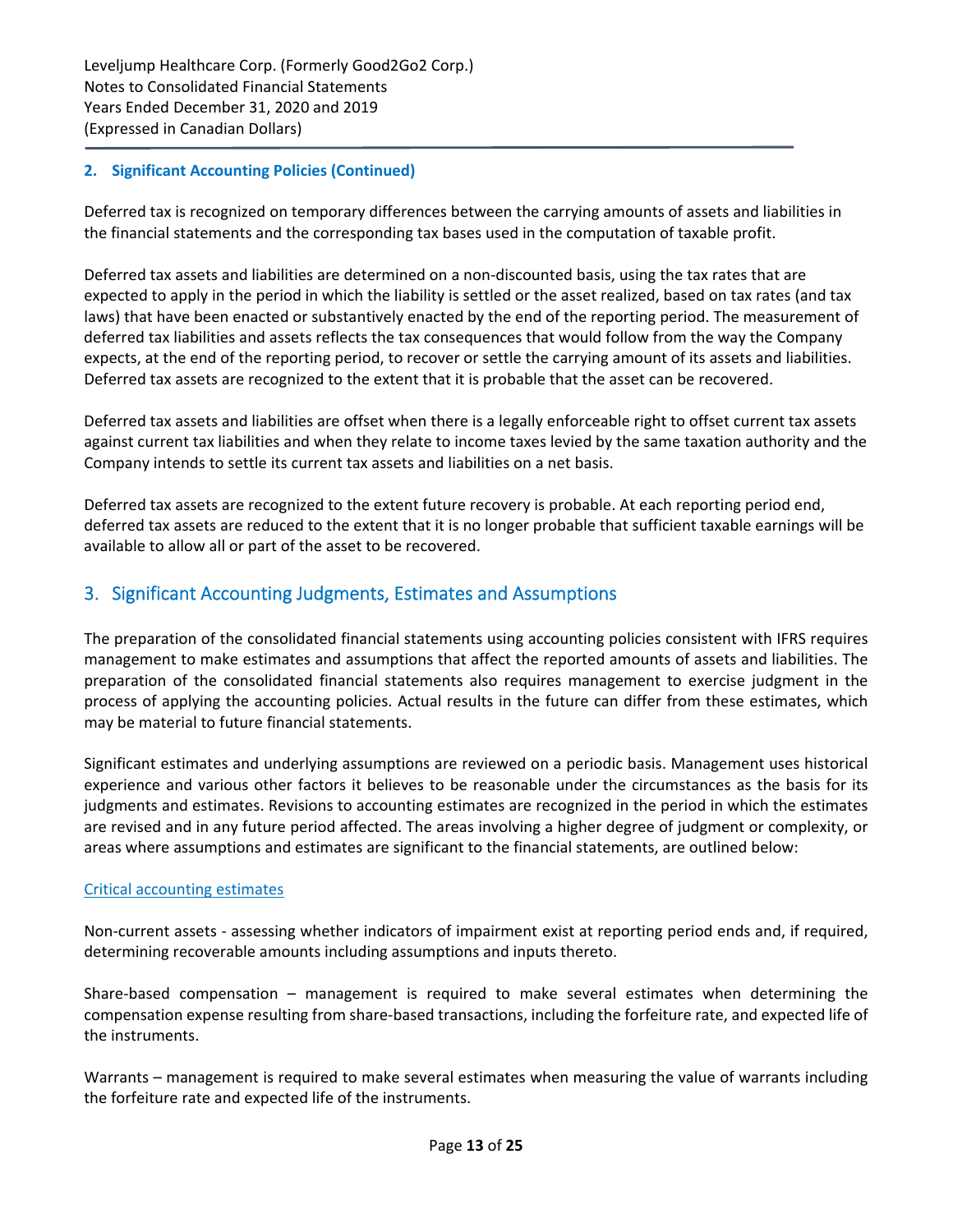Right‐of‐use assets ‐ management is required to estimate the useful lives and residual value of right‐of‐use assets which are included in the consolidated statements of financial position and the related depreciation included in the consolidated statements of comprehensive income (loss).

Trade receivables – recoverability of receivables through the provision for doubtful accounts.

## Critical judgments in applying accounting policies

Income taxes – measurement of income taxes payable and deferred income tax assets and liabilities requires management to make judgments in the interpretation and application of the relevant tax laws. The actual amount of income taxes only become final upon filing and acceptance of the tax return by the relevant authorities, which occurs after the issuance of the consolidated financial statements. Judgment is also required in assessing whether the realization of tax losses against future taxable income for income tax purposes is probable.

Going concern – the assessment of the Company's ability to continue as a going concern involves judgment regarding future funding available for its operations and working capital requirements as discussed in Note 1.

# 4. Capital Risk Management

The Company manages its capital with the following objectives:

- to ensure sufficient financial flexibility to achieve the ongoing business objectives including funding of future growth opportunities; and
- to maximize shareholder return through enhancing the share value.

The Company monitors its capital structure and adjusts according to market conditions to meet its objectives given the current outlook of the business and financial markets in general. The Company may manage its capital structure by issuing new shares, repurchasing outstanding shares, or adjusting spending. The capital structure is reviewed by management and the Board of Directors on an ongoing basis.

The Company considers its capital structure to consist of share capital, contributed surplus, and deficit, which on December 31, 2020 totaled \$327,100 (December 31, 2019 ‐ \$(718,864)). The Company reviews its working capital and forecasts its future cash flows based on operating expenditures, and other investing and financing activities. Selected information is provided to the Board of Directors of the Company. The Company is not subject to any capital requirements imposed by a lending institution.

# 5. Reverse Take‐Over

On July 15, 2020, the Company entered into a Business Combination Agreement ("BCA") with CTS under which a reverse acquisition transaction (the "Transaction") was contemplated. Under the terms of the BCA, the Company would acquire all the issued and outstanding common shares of CTS. Upon the BCA closing on December 7, 2020, the former CTS shareholders held approximately 91% of the outstanding shares of the Company. In substance, the Transaction involves former CTS shareholders obtaining control of the Company; accordingly, the Transaction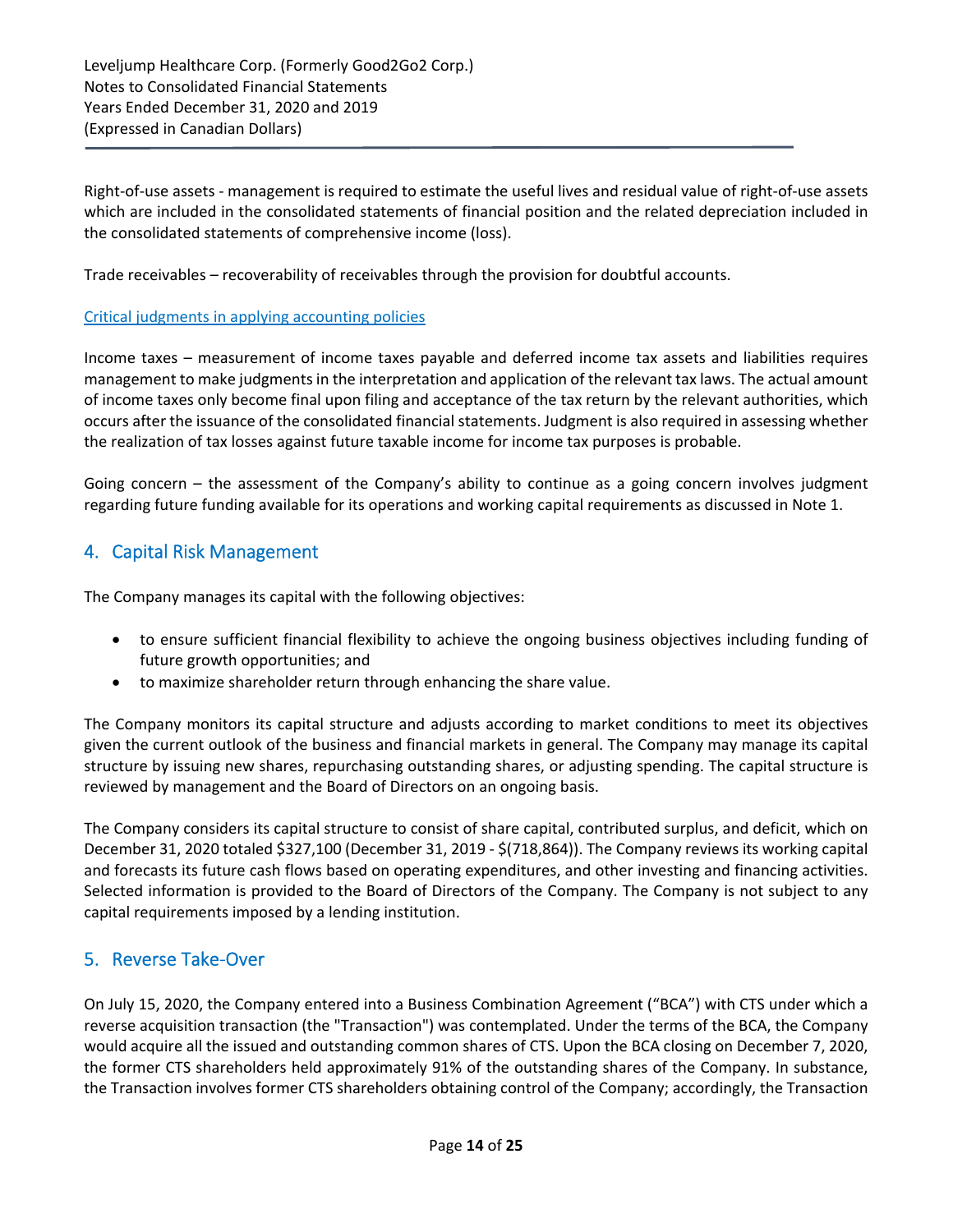is a reverse acquisition under which CTS is identified as the accounting acquirer. The future consolidated financial statements of the combined entity therefore represent the continuation of CTS.

G2G2 did not meet the definition of a business under IFRS 3 Business Combinations ("IFRS 3") prior to the Transaction. The Transaction is therefore accounted for in accordance with IFRS 2 Share‐based Payment ("IFRS 2") whereby CTS is deemed to have issued shares in exchange for the net assets of G2G2 at the fair value of the consideration received by CTS.

As a result of this asset acquisition, a listing expense of \$8,749,541 has been recorded. This reflects the difference between the estimated fair value of consideration given is as follows:

## **Fair value of net assets acquired**

| Amounts receivable                          |    | 13,700     |
|---------------------------------------------|----|------------|
| Accounts payable and accrued liabilities    |    | (143, 021) |
| Listing expense                             |    | 8,749,541  |
|                                             | Ś  | 8,831,022  |
| <b>Consideration given</b>                  |    |            |
|                                             |    |            |
|                                             | \$ | 8,400,700  |
| Common shares<br>Stock options and warrants |    | 84,500     |
| Professional fees                           |    | 345,822    |

## 6. Accounts Receivable

Accounts receivables are collectible from customer sales. The following is an aging analysis of the Company's trade and other receivables:

|                   |                         |                | <b>Aging Days</b> |                |                          |
|-------------------|-------------------------|----------------|-------------------|----------------|--------------------------|
|                   | <b>Total Receivable</b> | <b>Current</b> | 31 to 60          | 61 to 90       | $90+$                    |
| December 31, 2019 | 515.919                 | 515.492        | 49                | 378            | $\overline{\phantom{0}}$ |
| December 31, 2020 | 562.099                 | 453,669        | 99.684            | $\blacksquare$ | 8.746                    |

As at December 31, 2020 and 2019, no impairment was recorded for any portion of the trade receivables. Credit risk is discussed in note 19.

The Company held no collateral for any receivable amounts outstanding as of December 31, 2020 and 2019.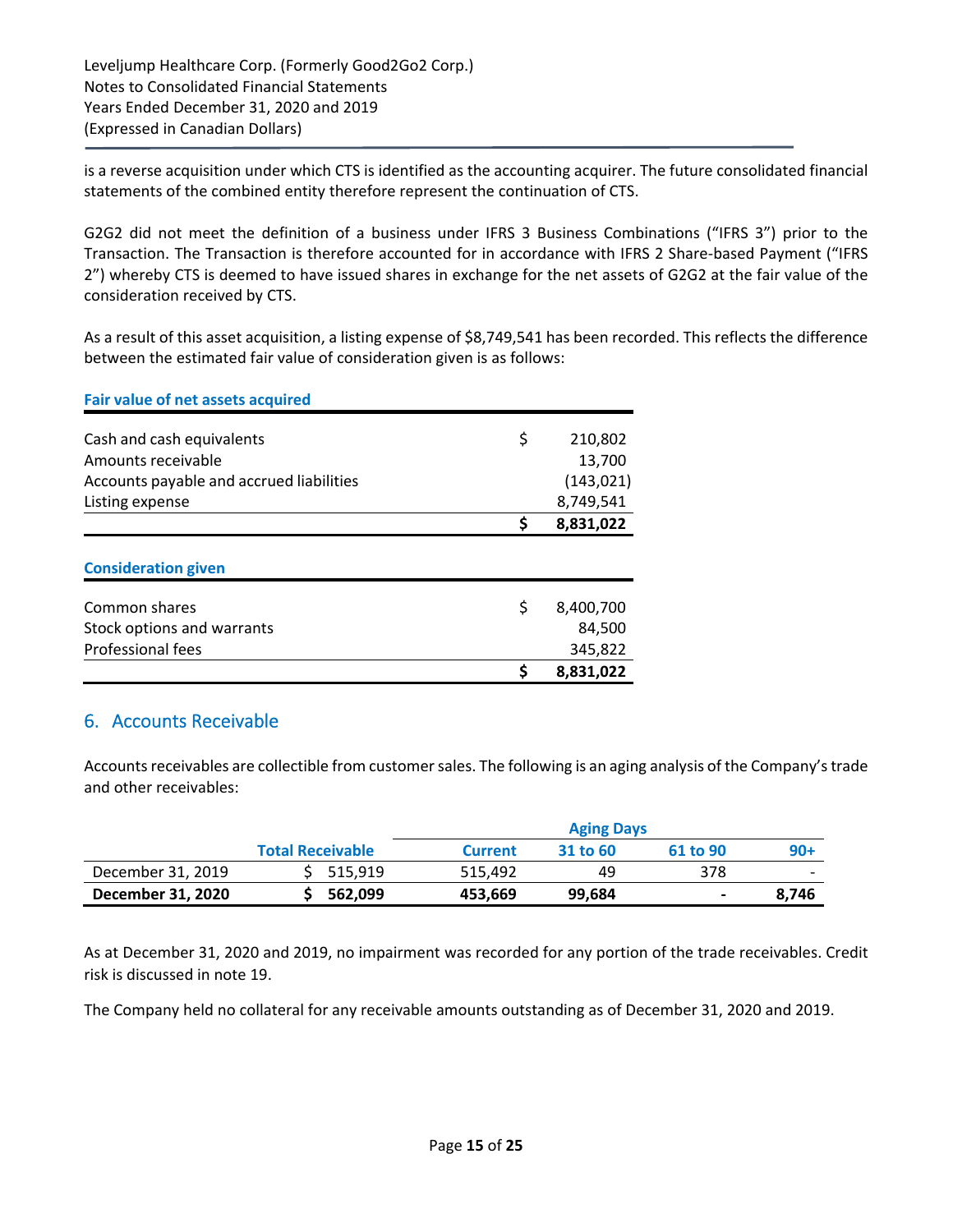# 7. Right‐of‐use Assets

| Balance, January 1, 2019   | \$129,509 |
|----------------------------|-----------|
| Amortization               | (46,072)  |
| Balance, December 31, 2019 | \$83,437  |
| Amortization               | (32, 731) |
| Balance, December 31, 2020 | \$50,706  |

Right‐of‐use assets consist of office space and computers. Computers are amortized over 36 months and office space is amortized over 36 months.

# 8. Accounts Payable and Accrued Liabilities

Accounts payable and accrued liabilities of the Company are principally comprised of amounts outstanding for subcontracted radiologists and for other amounts relating to operating activities.

|                            |             | December 31, 2020 December 31, 2019 |
|----------------------------|-------------|-------------------------------------|
| <b>Accounts Payable</b>    | 921,681     | \$1,042,209                         |
| <b>Accrued Liabilities</b> | 85.268      | 47,565                              |
|                            | \$1,006,949 | 1,089,774                           |

The standard maturity terms of the Company's accounts and other payables are 30 to 60 days.

# 9. Long Term Debt

The Company had a term loan from iCapital Financial Services Corp. ("iCapital") that was issued on December 5, 2018 for a principal amount of \$100,000 with a total cost of borrowing of \$43,000. On May 8, 2019, the Company borrowed an additional \$80,000 from iCapital with a total cost of borrowing of \$34,400. On December 15, 2020, the Company repaid the balances due on the loans from iCapital.

During the year ended December 31, 2020, the Company incurred interest of \$45,869 (2019 - \$34,245) on the loans from iCapital.

On April 17, 2020, the Company entered the Canada Emergency Business Account ("CEBA") loan with TD Canada Trust for \$40,000. The initial term of the loan is until December 31, 2022, and if paid in full by that time no interest will be due under the loan and the Company will only be required to pay back \$30,000. If the loan is not paid in full by December 31, 2022 it will convert into a three‐year term loan with interest at 5%.

On December 30, 2020, the Company received the CEBA extension loan of \$20,000 so the full CEBA loan now has a balance of \$60,000, and if paid back by December 31, 2022 only \$40,000 will need to be repaid.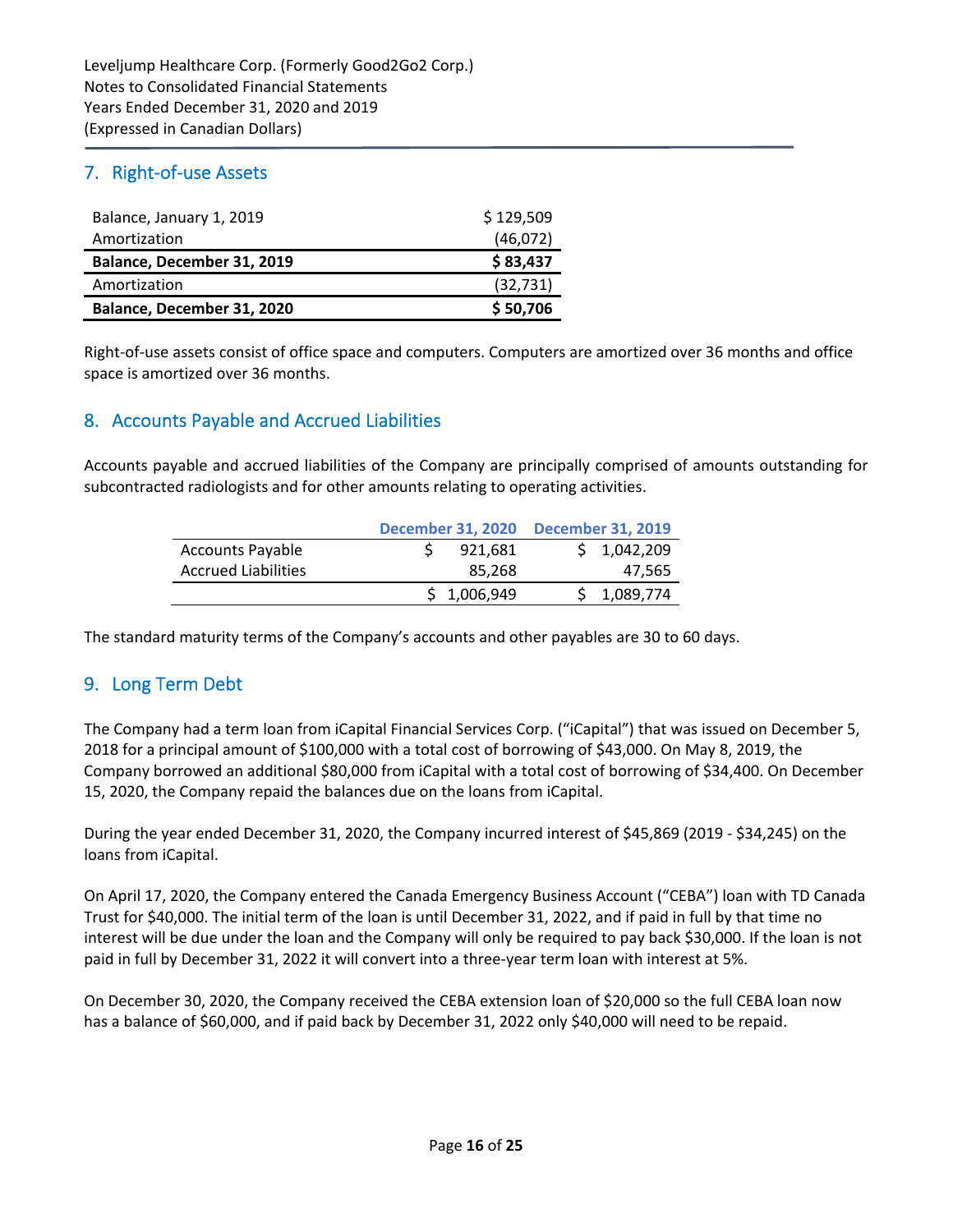# 10. Lease Liabilities

The Company's leases end in July and August 2022. The aggregate lease payment is \$3,732/month.

On August 1, 2019, the Company entered into a lease agreement with Capitol Building Properties with respect to its head office location. The lease expires on July 31, 2022.

On August 12, 2019, the Company entered into a lease agreement with Dell, with respect to two computer servers. The lease expires on August 11, 2022.

|                        |          | December 31, 2020 December 31, 2019 |
|------------------------|----------|-------------------------------------|
| <b>Current Portion</b> | \$34,436 | \$27,552                            |
| Non-current Portion    | 26.585   | 60,697                              |
|                        | \$61,021 | \$88,249                            |

# 11.Common Share Capital

## Authorized Share Capital

Unlimited number of common shares, with no par value.

## Common Shares Issued

|                                                     | Number of common shares | Amount       |
|-----------------------------------------------------|-------------------------|--------------|
| Balance, December 31, 2018                          | 100                     | 39,169       |
| Common shares issued for cash (a)                   | 60                      | 91,500       |
| Balance, December 31, 2019                          | 160                     | 130,669      |
| Common shares issued for cash (b)                   | 8,700,511               | 2,679,758    |
| Common shares issued pursuant to royalty buyout (b) | 1,111,111               | 342,222      |
| Share issuance cost (c)                             |                         | (471, 527)   |
| Issuance of shares on RTO transaction (Note 5)      | 30,302,618              | 8,400,700    |
| Shares issued to agents (b)                         | 250,000                 | 77,000       |
| Fair value of compensation options issued to agents |                         | (177, 400)   |
| Balance, December 31, 2020                          | 40,364,400              | \$10,981,422 |

- (a) During the year ended December 31, 2019, the Company issued 60 common shares in exchange for settling debt and accrued wages due to directors and officers with aggregate value of \$91,500.
- (b) As part of the reverse take‐over with G2G2, the company completed a two‐tranche brokered private placement (the "Concurrent Financing") pursuant to which an aggregate of 10,061,622 subscription receipts ("Subscription Receipts") were issued as follows:
	- (i) 8,700,511 Subscription Receipts for aggregate cash gross proceeds of \$3,915,230;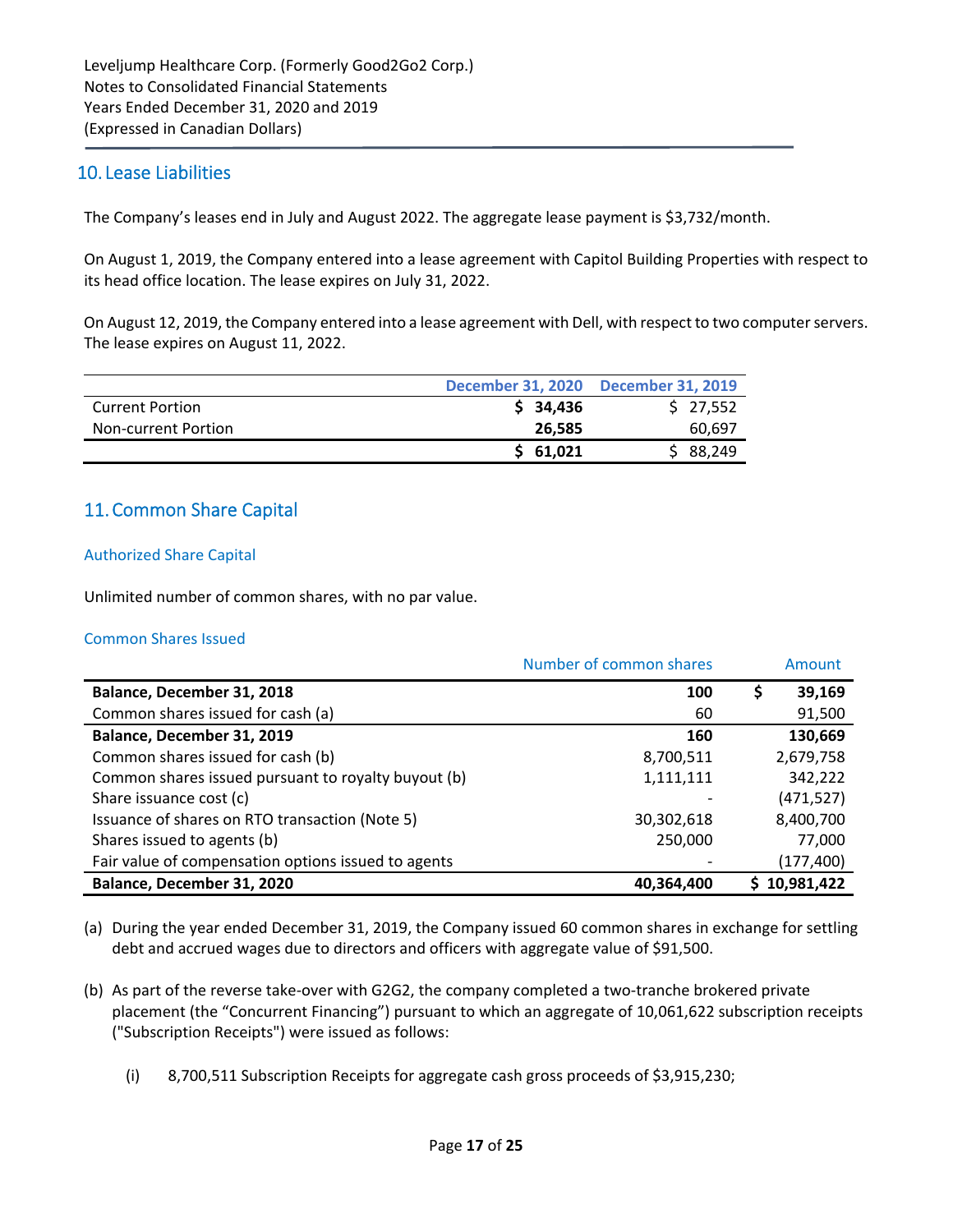- (ii) 1,111,111 Subscription Receipts to Flow Capital Corp. at a deemed value of \$500,000 as part of the royalty buy‐out (see note 16); and
- (iii) 250,000 Subscription Receipts as payment for a work fee and advisory fee.

Immediately prior to closing of the reverse take‐over, each Subscription Receipt was deemed to be exercised without payment of any additional consideration and without further action on the part of the holders thereof, to receive one common share and one common share purchase warrant. Each common share purchase warrant entitled the holder thereof to acquire one common share at a price of \$0.50 per share for a period of thirty‐six months.

The 10,061,622 common share purchase warrants issued were assigned a value of \$1,428,750 using the Black‐Scholes valuation model using the following assumptions: weighted average share price of \$0.308, risk‐free rate of return of 0.32%, expected volatility of 90%, dividend yield of 0%, and expected life of 3 years.

(c) Further to the brokered private placement and reverse take‐over, the company incurred share issuance costs of \$471,527.

# 12. Stock Options

The Company has a Share Option Plan (the "Plan") under which it is authorized to grant options to purchase common shares of the Company to directors, senior officers, employees and/or consultants of the Company. The aggregate number of shares of the Company which may be issued and sold under the Plan will not exceed 20% of the total number of common shares issued and outstanding as of the date of the RTO transaction. Share options are granted with a maximum term of ten years with vesting requirements at the discretion of the Board of Directors.

The Company records a charge to the statement of loss and comprehensive loss using the Black‐Scholes fair valuation option pricing model with respect to a share option grant. The valuation is dependent on several estimates, including the risk‐free interest rate, the level of share volatility, together with an estimate of the level of forfeiture. The level of share volatility is calculated with reference to the historic traded daily closing share price at the date of issue. Option pricing models require the input of highly subjective assumptions including the expected price volatility. Changes in the subjective input assumptions can materially affect the fair value estimate, and therefore the existing models do not necessarily provide a reliable measure of the fair value of the Company's share purchase options.

|                                     | <b>Number of stock</b><br>options | <b>Weighted</b><br>average<br>exercise price |
|-------------------------------------|-----------------------------------|----------------------------------------------|
| Balance, December 31, 2018 and 2019 |                                   |                                              |
| Issued on RTO (a)                   | 280,556                           | 0.18                                         |
| Granted (b)                         | 3,965,000                         | 0.45                                         |
| Balance, December 31, 2020          | 4,245,556                         | 0.43                                         |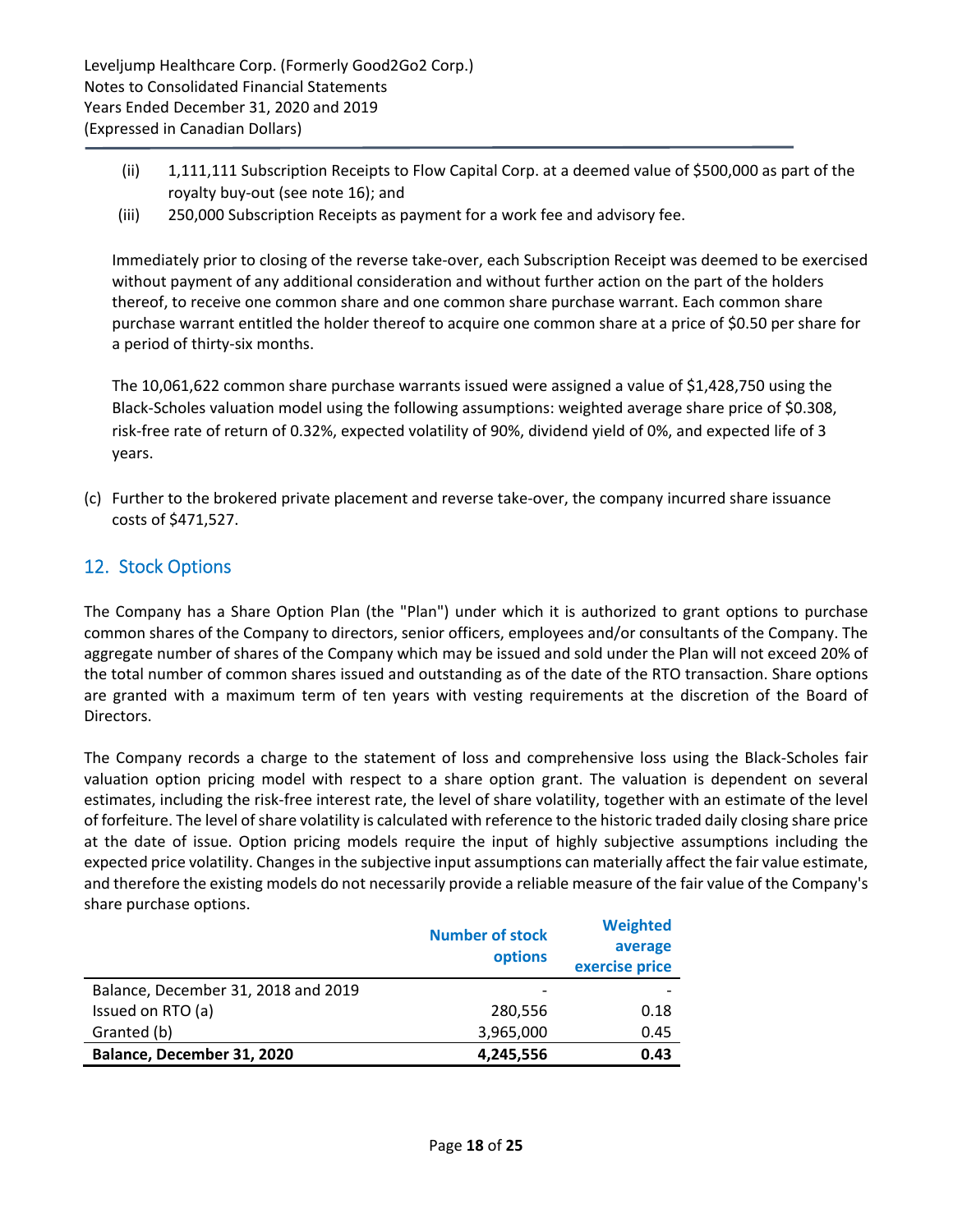- (a) On February 20, 2020, the Company granted incentive stock options to its directors to purchase up to an aggregate of 280,555 common shares of the Company. The options are exercisable for a period of five years at a price of \$0.18 per share. The fair value of the 280,555 stock options granted has been revalued on the reverse take over date and is estimated at \$63,500 using the Black‐Scholes model for option pricing. The assumptions underlying the fair value of the share purchase options were as follows: risk free interest rate – 0.37%; dividend yield ‐ 0%; expected stock volatility ‐ 90% and an option life – 4.2 years.
- (b) On December 22, 2020, the Company granted incentive stock options to its directors, employees and consultants to purchase up to an aggregate of 3,965,000 common shares of the Company. The options are exercisable for a period of three years at a price of \$0.45 pershare and the options vest over a one‐year period at a rate of 1/12 per month. The fair value of the 3,965,000 stock options granted is estimated at \$811,400 using the Black‐Scholes model for option pricing. The assumptions underlying the fair value of the share purchase options were as follows: risk free interest rate – 0.27%; dividend yield ‐ 0%; expected stock volatility ‐ 90% and an option life ‐ 3 years. For the year ended December 31, 2020, \$67,603 (year ended December 31, 2019 ‐ \$nil) was expensed to stock‐based compensation.

| Number of      | Number of   | <b>Weighted average</b> |                       |                    |
|----------------|-------------|-------------------------|-----------------------|--------------------|
| options vested | options     | remaining contractual   | <b>Exercise price</b> | <b>Expiry date</b> |
| (exercisable)  | outstanding | life (years)            | (5)                   |                    |

The following table reflects the actual stock options issued and outstanding as of December 31, 2020:

| <b>Expiry date</b> | <b>Exercise price</b><br>(5) | remaining contractual<br>life (years) | options<br>outstanding | options vested<br>(exercisable) |
|--------------------|------------------------------|---------------------------------------|------------------------|---------------------------------|
| 12-Feb-25          | 0.18                         | 4.12                                  | 47.222                 | 47,222                          |
| 07-Dec-21          | 0.18                         | 0.92                                  | 233,333                | 233,333                         |
| 21-Dec-23          | 0.45                         | 2.97                                  | 3,965,000              | $\overline{\phantom{a}}$        |
|                    | 0.43                         | 2.87                                  | 4,245,555              | 280,555                         |

# 13.Warrants

|                                     | <b>Number of</b><br><b>Warrants</b> | <b>Weighted Average</b><br><b>Exercise Price</b> |
|-------------------------------------|-------------------------------------|--------------------------------------------------|
| Balance, December 31, 2018 and 2019 | $\overline{\phantom{0}}$            |                                                  |
| Issued on RTO (a)                   | 125,000                             | 0.18                                             |
| Granted (b)                         | 10,061,622                          | 0.50                                             |
| Balance, December 31, 2020          | 10,186,622                          | 0.50                                             |

<sup>(</sup>a) On February 13, 2020, the Company issued 125,000 warrants to Haywood Securities as compensation for services. Each warrant is exercisable into one common share at a price of \$0.18 per share and expires on February 12, 2022. The fair value assigned to the warrants has been revalued on the reverse take‐over date and has been estimated at \$21,000 using the Black‐Scholes model for pricing warrants under the following assumptions: risk free interest rate – 0.28%; dividend yield ‐ 0%; expected stock volatility ‐ 90% and an expected life of 1.2 years.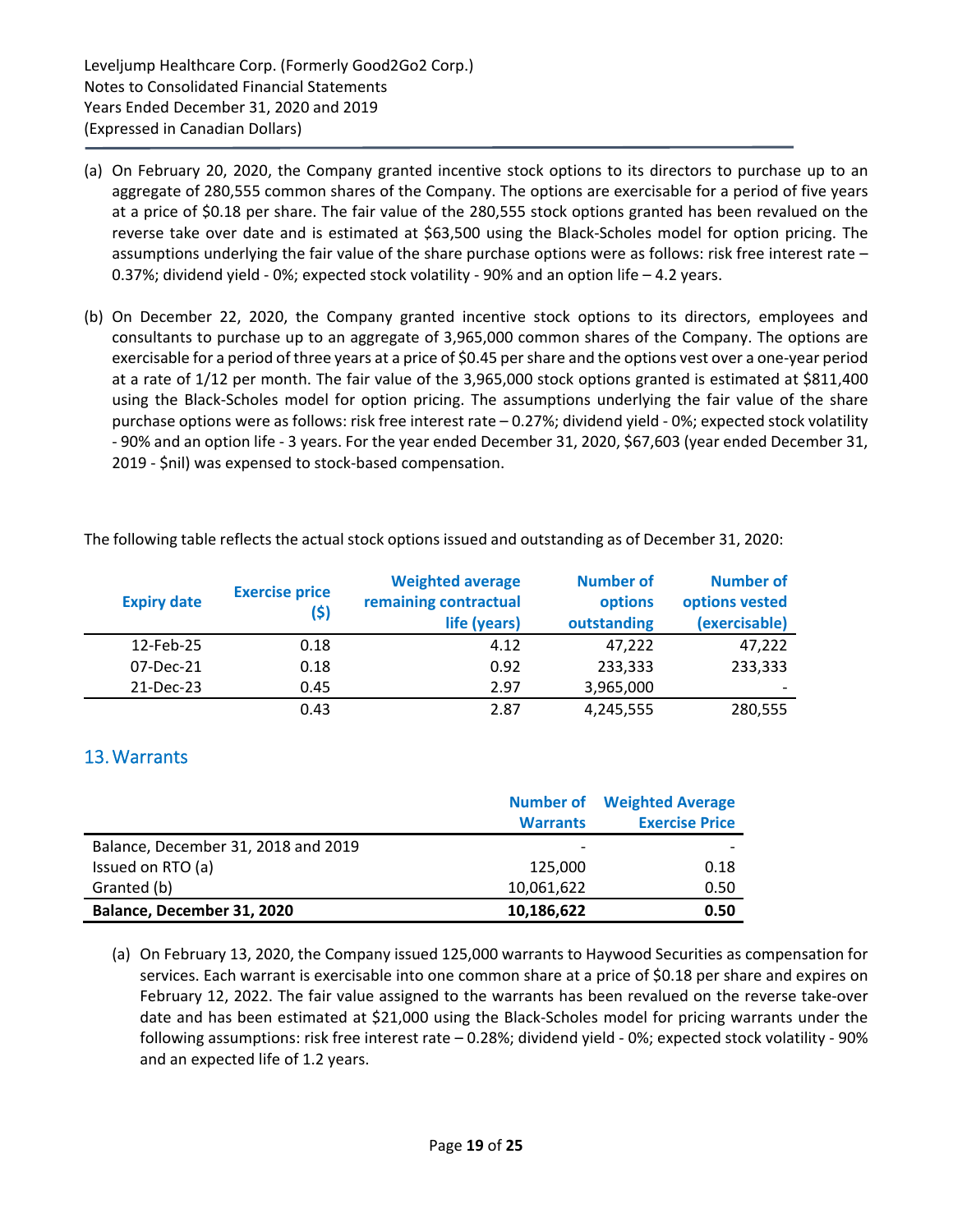(b) On December 7, 2020, as part of the reverse take‐over, the Company issued 10,061,622 warrants. Each warrant is exercisable into one common share at a price of \$0.50 per share and expires on December 7, 2023. The fair value of \$1,428,750 was assigned to the warrants and has been estimated using the Black‐ Scholes model for pricing warrants under the following assumptions: risk free interest rate  $-0.32\%$ ; dividend yield ‐ 0%; expected stock volatility ‐ 90% and an expected life of 3 years.

The following table reflects the warrants issued and outstanding as of December 31, 2020:

|                    | <b>Exercise</b> | <b>Warrants</b> |
|--------------------|-----------------|-----------------|
| <b>Expiry date</b> | price(5)        | outstanding     |
| February 12, 2022  | \$0.18          | 125,000         |
| December 7, 2023   | \$0.50          | 10,061,622      |
|                    | \$0.50          | 10,186,622      |

# 14.Broker Options

As part of the concurrent Financing completed prior to the RTO transaction, the Company was required to issue 696,040 Broker options of the Company. Each Broker option entitles the holder to purchase a Unit of the Company at a price of \$0.45 good for 3 years. Each Unit consists of one common share and one warrant to purchase one common share at a price of \$0.50, which expires on December 7, 2023. The fair value of the 696,040 broker options granted is estimated at \$177,400 using the Black‐Scholes model for option pricing. The assumptions underlying the fair value of the share purchase options were as follows: risk free interest rate – 0.32%; dividend yield ‐ 0%; expected stock volatility ‐ 90% and an option life ‐ 3 years.

# 15.Related Party Balances and Transactions

Related parties include key management being the Company's executive officers, the Board of Directors, close family members and enterprises that are controlled by these individuals as well as certain persons performing similar functions. The following related party transactions were conducted in the normal course of operations and were made on an arm's length basis:

| <b>Years Ended December 31,</b>       | 2020        | 2019    |
|---------------------------------------|-------------|---------|
| Key management compensation - salary  | 477,600     | 240,000 |
| Share swap compensation (see note 16) | 546,000     |         |
| Share-based compensation              | 53,196      |         |
| Interest expense on director loan     | 6.079       | 13.435  |
| Management fees to shareholder        |             | 156,582 |
|                                       | \$1,082,875 | 410,017 |

An officer of the Company loaned the Company \$100,655 as at June 29, 2018. The amount is represented by a promissory note that was due on June 30, 2020. Interest on the note was 12%. The Company can and has made early payments towards the principal amount of the loan. On June 30, 2019 \$50,000 of the loan was converted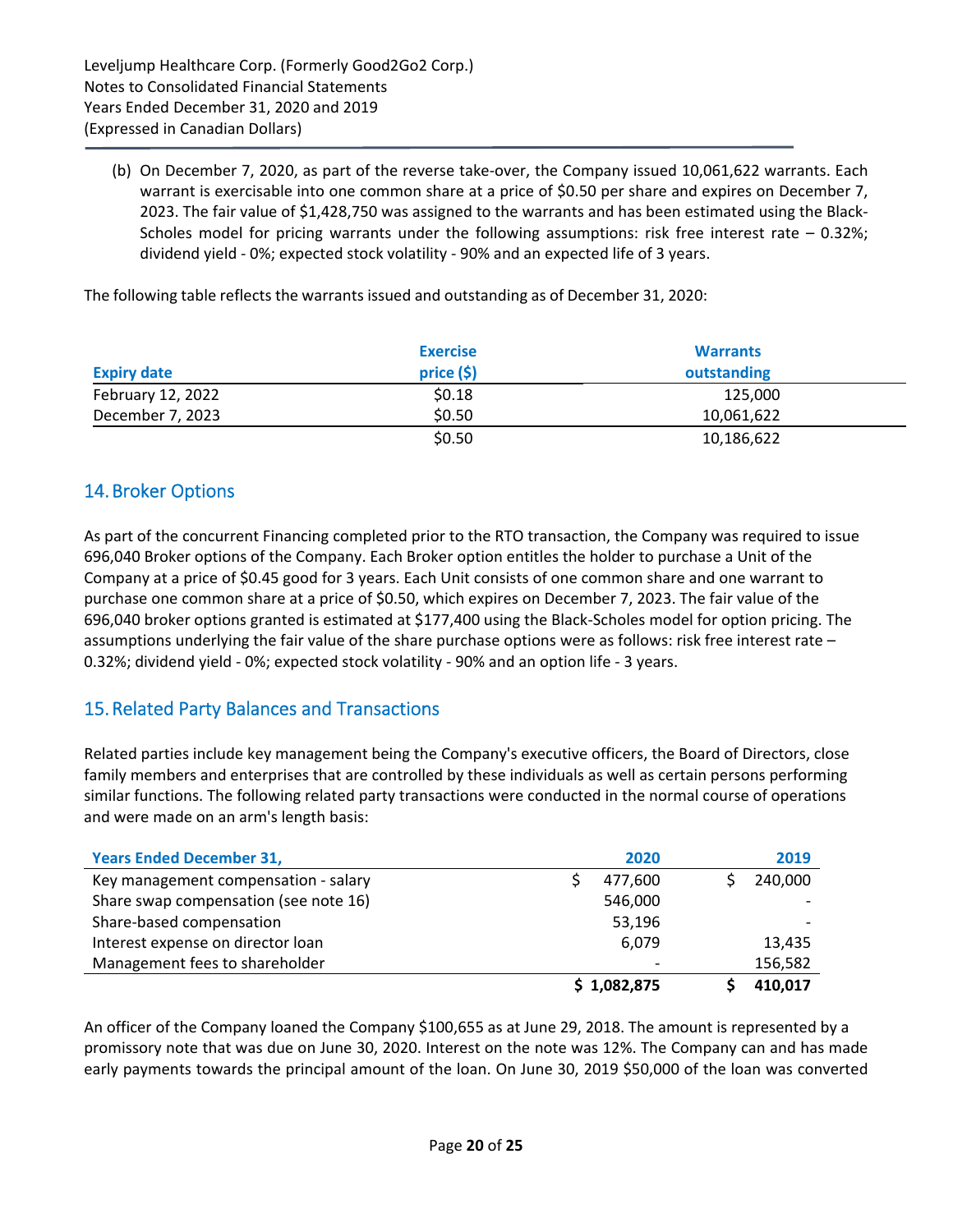into 33 common shares of the Company. As at December 31, 2019, the balance of the loan was \$50,655 in principal and \$13,435 in accrued interest. The loan was repaid during the year.

On September 24, 2019, the Company borrowed \$15,000 from an officer of the Company with no set terms of repayment or interest. On September 30, 2019, the Company issued 27 common shares in exchange for the \$15,000 loan and for \$26,500 of past due salary.

During the year ended December 31, 2020, CTS paid management fees to a shareholder, for executive salaries and certain corporate overheads, of \$nil (2019 ‐ \$156,582). As at December 31, 2020, \$49,063 was due to the shareholder (2019 – receivable of \$92,496) for past due loans payable. The amounts due to/from the shareholder are unsecured, non‐interest bearing and due on demand.

# 16.Royalty Expense

On October 1, 2018, CTS became party to the Amended and Restated Secured Royalty Purchase Agreement (the "Agreement") between CTS' then parent company, MEDD Medical Imaging Corp. ("MIC"), and Flow Capital Corp ("Flow"). The terms impacting CTS were as follows:

- Effective October 1, 2018, CTS will pay a gross sales royalty based on of 2.5% of its revenues or \$6,000 USD (whichever is greater) monthly to Flow.
- There was a cross-guarantee such that CTS will guarantee all royalty payments of MIC and vice-versa.
- Agreement secured by a general security agreement covering all the CTS' current and future assets.

As part of the RTO transaction and concurrent financing on December 7, 2020, CTS bought out all its obligations under the Agreement for \$2,000,000. The proceeds were paid as \$1,500,000 in cash from the proceeds of the concurrent financing and 1,111,111 in Subscription Receipts of the concurrent financing valued at \$500,000. Immediately prior to closing of the RTO each Subscription Receipt was deemed to be exercised without payment of any additional consideration and without further action on the part of the holders thereof, to receive one common share and one common share purchase warrant. Each common share purchase warrant entitled the holder thereof to acquire one common share at a price of \$0.50 per share for a period of thirty-six months.

As part of the Agreement buyout, officers of the Company and MIC agreed to swap their escrow allotment of shares for June 7, 2021 with Flow giving rise to a liability of \$546,000 for which they were reimbursed by the Company ("Share swap").

# 17. Loss Per Share

For the year ended December 31, 2020, basic and diluted loss per share has been calculated based on the loss attributable to common shares of \$11,563,042 (2019 – income of \$105,974) and weighted average number of common shares outstanding of 2,654,247 (2019 ‐ 124).

As at December 31, 2020 the Company had 40,364,400 common shares outstanding (see Statement of Changes in Equity). The Statement of Comprehensive Loss in this report uses the volume weighted number of shares outstanding during the year for calculating the loss per share.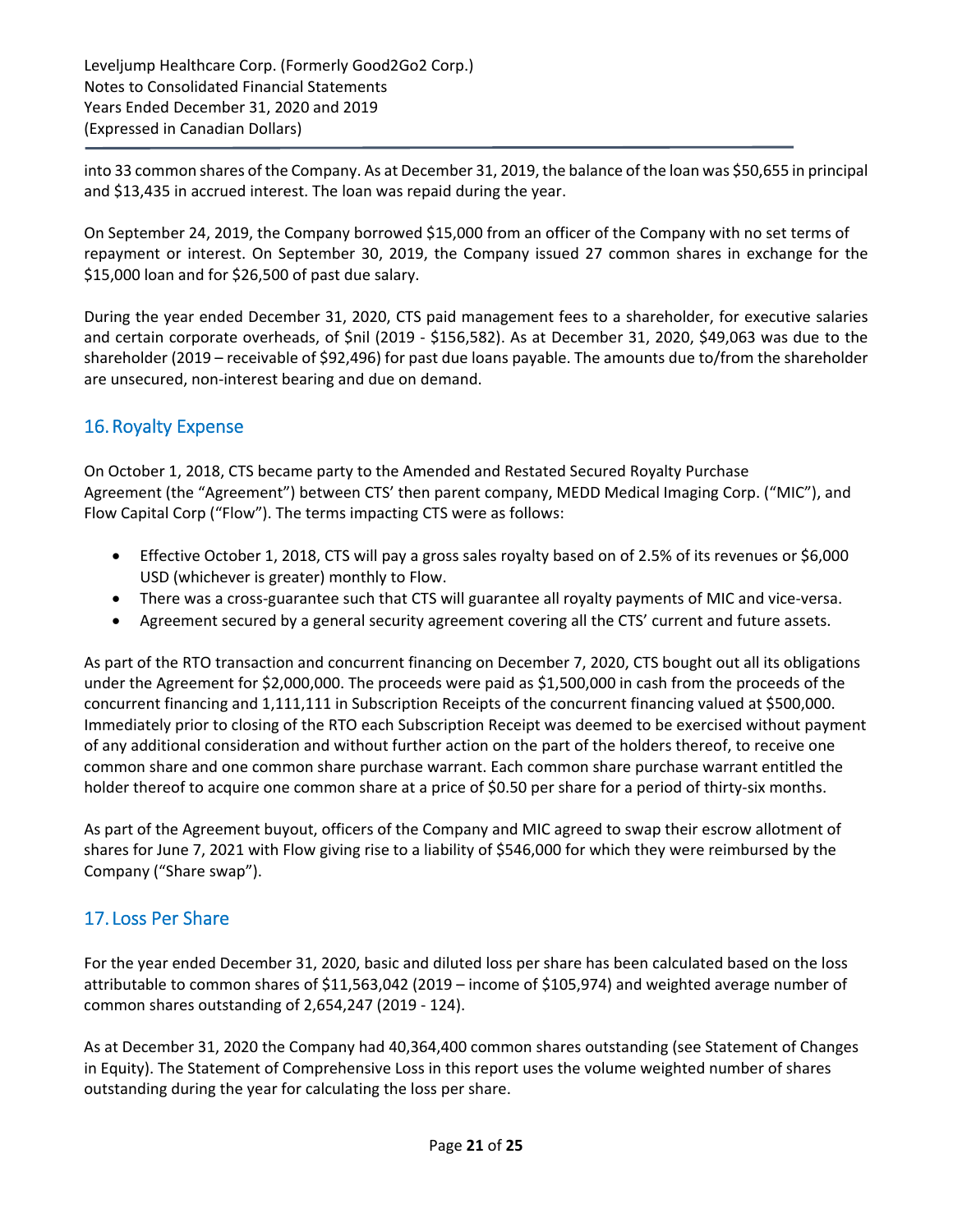# 18. Income Taxes

## **Reconciliation of statutory tax rate**

The reported recovery of income taxes differs from amounts computed by applying the statutory income tax rates to the reported loss before income taxes due to the following:

|                                              |                          | <b>Year Ended</b> |           | <b>Year Ended</b>        |
|----------------------------------------------|--------------------------|-------------------|-----------|--------------------------|
|                                              | <b>December 31, 2020</b> |                   |           | <b>December 31, 2019</b> |
| Income (loss) before income taxes            |                          | (11, 563, 042)    |           | 105,974                  |
| Combined statutory income tax rate           |                          |                   | 26.50%    | 26.50%                   |
| Expected income tax expense (recovery)       |                          | (3,064,206)       |           | 28,083                   |
| Non-deductible listing expense               |                          | 2,226,986         |           |                          |
| Non-deductible stock-based compensation      |                          |                   | 17,915    |                          |
| Share issue costs charged directly to equity |                          | (124, 955)        |           |                          |
| Tax losses acquired on RTO                   |                          |                   | (60, 833) |                          |
| Other permanent differences                  |                          |                   | 36,194    | (26, 283)                |
| Change in deferred tax asset not recognized  |                          |                   | 968,900   | (1,800)                  |
| Income tax expense/recovery                  |                          |                   |           |                          |

## **Deferred Income Taxes**

Deferred income taxes are provided because of temporary differences that arise due to the differences between the income tax values and the carrying values of assets and liabilities. The temporary differences and unused tax losses that give rise to deferred income tax assets are presented below:

|                                          | <b>Year Ended December 31,</b> |               | <b>Year Ended December 31,</b> |            |
|------------------------------------------|--------------------------------|---------------|--------------------------------|------------|
|                                          |                                | 2020          |                                | 2019       |
| Non-capital losses carried forward       |                                | 1,078,034     |                                | 219,978    |
| Non-current assets and other             |                                | 11,808        |                                | 10,787     |
| Share issue costs                        |                                | 109,819       |                                |            |
|                                          |                                | 1,199,661     |                                | 230,765    |
| Less: deferred tax assets not recognized |                                | (1, 199, 661) |                                | (230, 765) |
| Net deferred tax assets                  |                                |               |                                |            |

As at December 31, 2020, the Company had a 100% valuation allowance against its deferred income tax balances as it is not considered probable that sufficient future taxable income for income tax purposes will allow the deferred tax assets to be realized.

The Company has non-capital losses, available to offset future taxable income for income tax purposes of \$4,068,000 which expire between 2035 and 2040.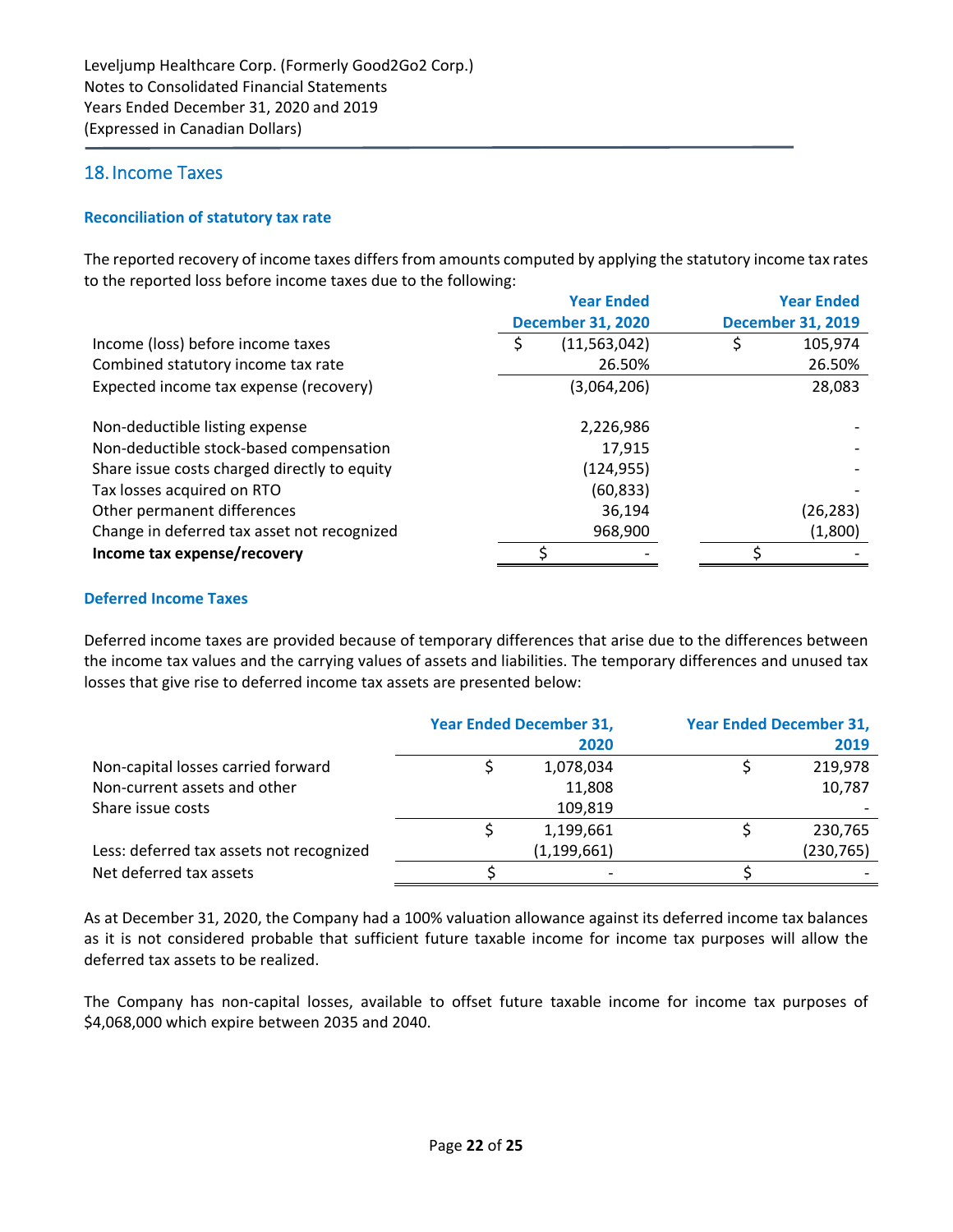# 19. Financial Risk Management

Fair value estimates of financial instruments are made at a specific point in time, based on relevant information about financial markets and specific financial instruments. As these estimates are subjective in nature, involving uncertainties and matters of significant judgment, they cannot be determined with precision. Changes in assumptions can significantly affect estimated fair values. Unless otherwise disclosed their carrying values approximate their fair values due to the short-term nature of these instruments.

The Company's major financial risk factors and their impact on the financial statement are summarized below:

## **Credit risk**

Credit risk is the risk of loss associated with a counter‐party's inability to fulfill its payment obligations. The Company's cash and accounts receivable are exposed to credit risk. JUMP's cash is held with major Canadian‐ based financial institutions as such management believes that the associated credit risk is remote.

Account's receivables represent revenue earned from services rendered to hospitals. The Company has adopted a credit policy under which each new customer is analyzed individually for creditworthiness before the Company's standard payment terms and conditions are offered.

The Company's trade receivables are concentrated among customers in the healthcare industry, which may be affected by adverse government policy impacting that industry. As at December 31, 2020, two customers accounted for greater than 69% of the Company's trade receivable balance.

As at December 31, 2020 and 2019, the Company's maximum exposure to credit risk was the carrying value of cash and accounts receivable. There have been no changes to this risk exposure from 2019.

## **Liquidity risk**

Liquidity risk is the risk that the Company cannot meet a demand for cash or fund its obligations as they become due. The Company's approach to managing liquidity risk is to ensure that it will have sufficient liquidity to meet liabilities as they become due. The Company is expanding and to meet its short and longer‐term working capital requirements, the Company will attempt, if necessary, to secure further financing to ensure that those obligations are properly discharged. Operationally, the Company manages its liquidity by continuously monitoring forecasted and actual gross profit, expenses, and cash flows from operations. There have been no changes to this risk exposure from 2019.

## **Market risk**

Market risk is the risk of loss that may arise from changes in market factors such as interest rates. There have been no changes to this risk exposure from 2019.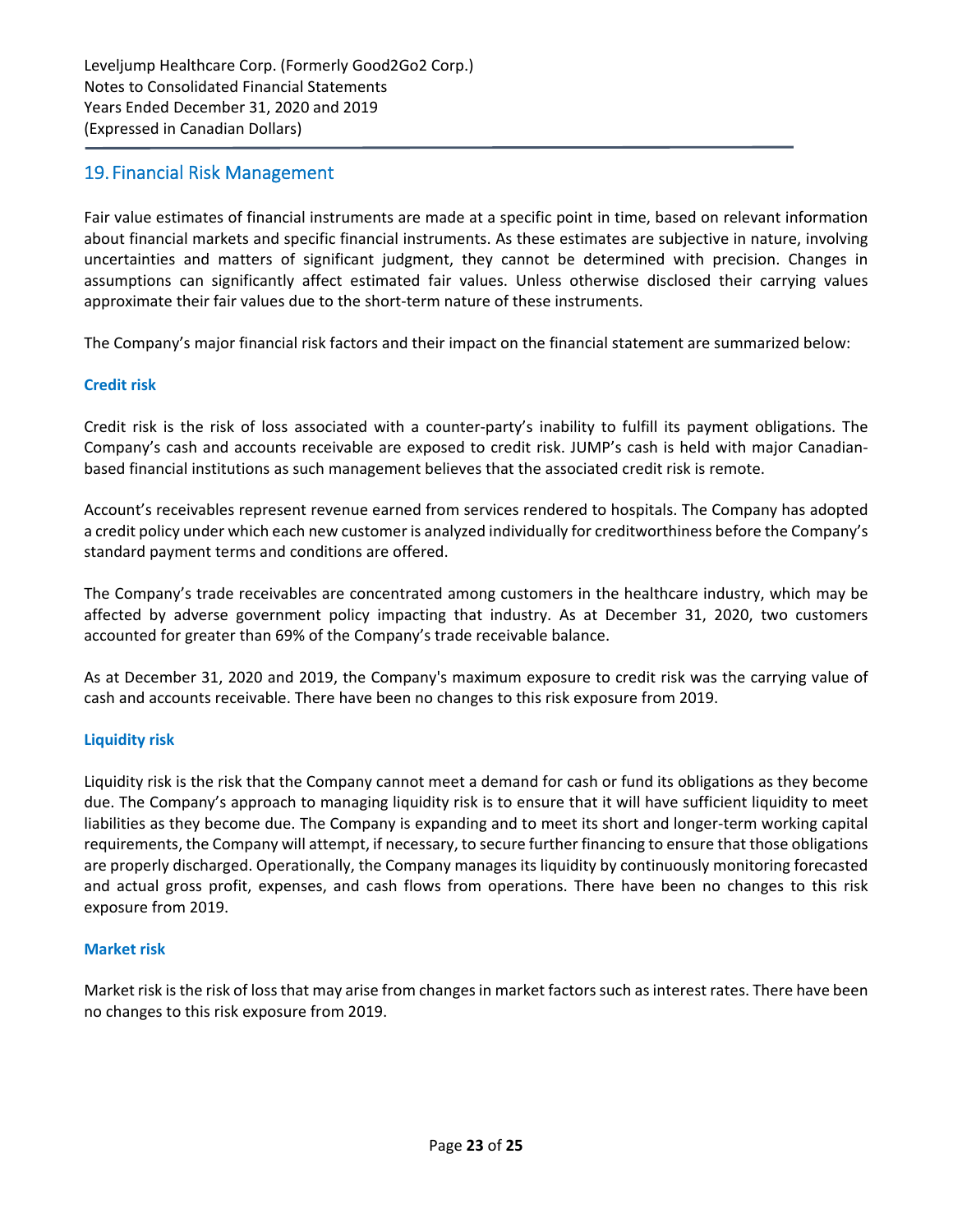#### Interest rate risk

Interest rate risk is the risk that the value of a financial instrument might be adversely affected by a change in interest rates. The Company is exposed to interest rate risk arising from fluctuations in the bank's prime rate related to its term loans. In seeking to minimize the risks from interest rate fluctuations, the Company manages exposure through its normal operating and financing activities such as entering fixed interest rate contracts. There have been no changes to this risk exposure from 2019.

#### Foreign currency risk

The Company's functional and reporting currency is the Canadian dollar and major purchases are transacted in Canadian dollars. The Company is exposed to foreign currency risk with respect to the expenditures incurred from US vendors.

## **Fair Value**

The carrying amount of each accounts payable and accrued liabilities and short‐term loans approximates their fair value because of the short-term maturities of these items.

# 20.Comparative Figures

The Consolidated Financial Statements have been reclassified, where applicable, to conform to the presentation method used in the current year. The changes had no impact on previously reported net income and deficit.

# 21. Subsequent Events

Unless disclosed elsewhere, the Company's subsequent events comprise the following:

On January 22, 2021, 125,000 warrants held by the Broker from the CPC going public transaction were exercised to purchase common stock at a price of \$0.18 per share.

On February 8, 2021, 125,000 Units of common stock were issued to the Company's former lawyer for the settlement of debt of \$37,500. Each Unit consisted of 1 common share and 1 common share purchase warrant good to buy a share of stock at \$0.50 per share for a period of 3 years.

On February 10, 2021, the Company has formed a new subsidiary, Leveljump Technologies Inc. which has a mandate to primarily focus on new products and services that may have the potential to disrupt various segments of the healthcare industry.

On March 8, 2021, the Company has been granted approval by the TSX Venture Exchange for the listing of up to 10,507,663 Common Share Purchase Warrants.